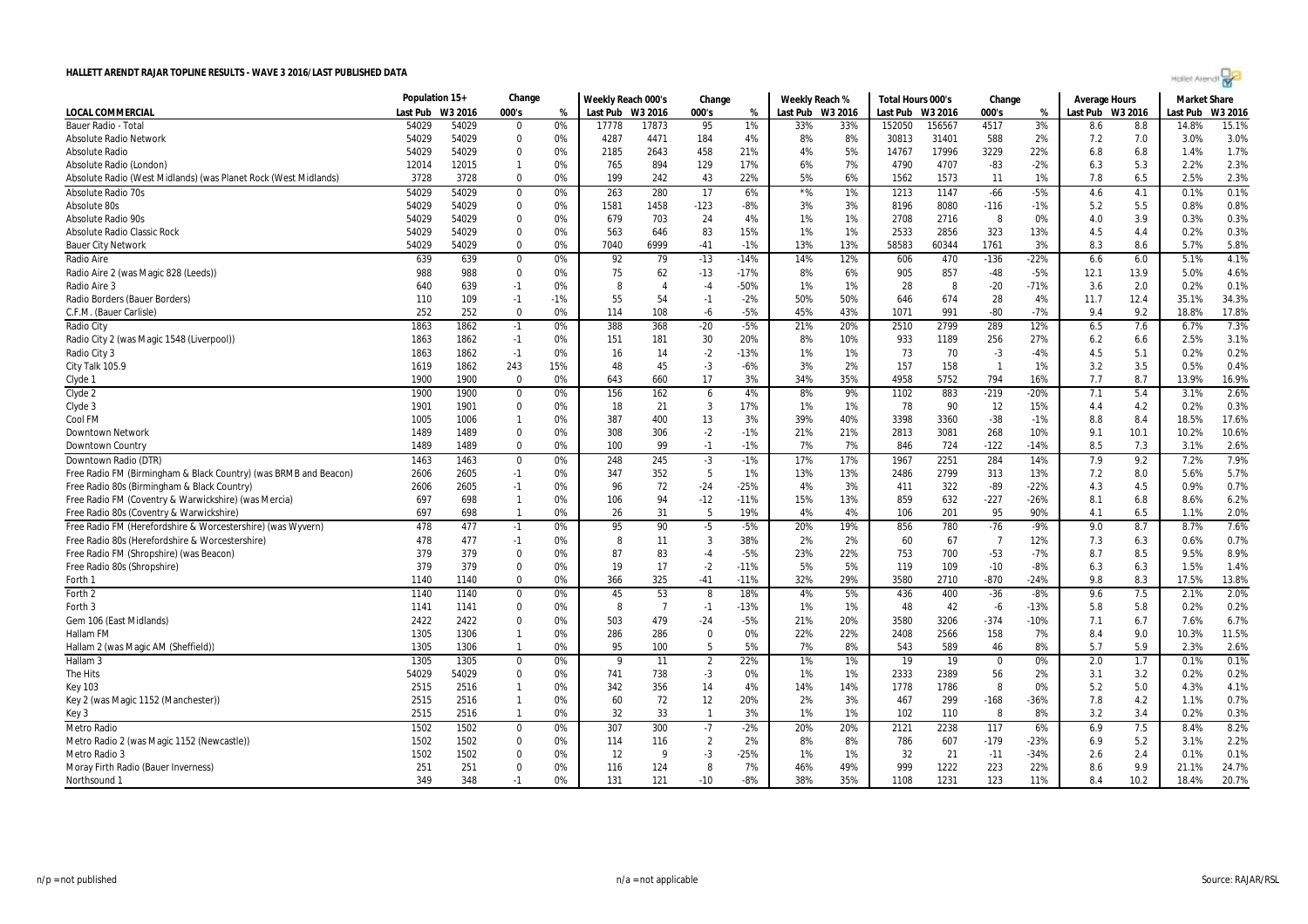| West Sound (Bauer Southwest Scotland)   | 396   | 396   | $\Omega$                 | 0% | 180   | 192   | 12             | 7%     | 45%   | 48%   | 1666   | 1789   | 123      | 7%     | 9.3 | 9.3 | 21.9% | 22.4% |
|-----------------------------------------|-------|-------|--------------------------|----|-------|-------|----------------|--------|-------|-------|--------|--------|----------|--------|-----|-----|-------|-------|
| <b>Heat</b>                             | 54029 | 54029 | $\Omega$                 | 0% | 872   | 841   | $-31$          | $-4%$  | 2%    | 2%    | 3156   | 3203   | 47       | 1%     | 3.6 | 3.8 | 0.3%  | 0.3%  |
| Kerrang!                                | 54029 | 54029 | $\Omega$                 | 0% | 734   | 769   | 35             | 5%     | 1%    | 1%    | 2971   | 3186   | 215      | 7%     | 4.0 | 4.1 | 0.3%  | 0.3%  |
| <b>Kiss Network</b>                     | 54029 | 54029 | $\Omega$                 | 0% | 5525  | 5425  | $-100$         | $-2%$  | 10%   | 10%   | 29383  | 31193  | 1810     | 6%     | 5.3 | 5.8 | 2.9%  | 3.0%  |
| Kiss                                    | 54029 | 54029 | $\theta$                 | 0% | 4804  | 4326  | $-478$         | $-10%$ | 9%    | 8%    | 22648  | 21123  | $-1525$  | $-7%$  | 4.7 | 4.9 | 2.2%  | 2.0%  |
| Kiss (East)                             | 2137  | 2137  | $\mathbf 0$              | 0% | 446   | 448   | $\overline{2}$ | 0%     | 21%   | 21%   | 2866   | 2734   | $-132$   | $-5%$  | 6.4 | 6.1 | 6.2%  | 5.9%  |
| Kiss (London)                           | 12014 | 12015 | $\overline{1}$           | 0% | 2127  | 1818  | $-309$         | $-15%$ | 18%   | 15%   | 10217  | 9177   | $-1040$  | $-10%$ | 4.8 | 5.0 | 4.6%  | 4.4%  |
| Kiss (West)                             | 2450  | 2450  | $\Omega$                 | 0% | 465   | 459   | -6             | $-1%$  | 19%   | 19%   | 2443   | 2194   | $-249$   | $-10%$ | 5.3 | 4.8 | 4.8%  | 4.4%  |
| <b>Kiss Fresh</b>                       | 54029 | 54029 | $\Omega$                 | 0% | 593   | 611   | 18             | 3%     | 1%    | 1%    | 1467   | 1899   | 432      | 29%    | 2.5 | 3.1 | 0.1%  | 0.2%  |
| Kisstory                                | 54029 | 54029 | $\mathbf 0$              | 0% | 1540  | 1611  | 71             | 5%     | 3%    | 3%    | 5621   | 8920   | 3299     | 59%    | 3.6 | 5.5 | 0.5%  | 0.9%  |
| <b>Magic Network</b>                    | 54029 | 54029 | $\Omega$                 | 0% | 3699  | 3684  | $-15$          | 0%     | 7%    | 7%    | 20751  | 19193  | n/a      | n/a    | 5.6 | 5.2 | 2.0%  | 1.8%  |
| <b>Magic</b>                            | 54029 | 54029 | 0                        | 0% | 3301  | 3391  | 90             | 3%     | 6%    | 6%    | 18579  | 15798  | $-2781$  | $-15%$ | 5.6 | 4.7 | 1.8%  | 1.5%  |
| Magic (London)                          | 12014 | 12015 | -1                       | 0% | 1632  | 1804  | 172            | 11%    | 14%   | 15%   | 9222   | 8516   | $-706$   | $-8%$  | 5.7 | 4.7 | 4.2%  | 4.1%  |
| Magic Chilled                           | 54029 | 54029 | 0                        | 0% | 233   | 240   | $\overline{7}$ | 3%     | $*$ % | $*$ % | 601    | 866    | n/a      | n/a    | 2.6 | 3.6 | 0.1%  | 0.1%  |
| <b>Mellow Magic</b>                     | 54029 | 54029 | $\mathbf 0$              | 0% | 380   | 424   | 44             | 12%    | 1%    | 1%    | 1572   | 1653   | n/a      | n/a    | 4.1 | 3.9 | 0.2%  | 0.2%  |
| <b>Planet Rock</b>                      | 54029 | 54029 | $\Omega$                 | 0% | 986   | 1060  | 74             | 8%     | 2%    | 2%    | 8001   | 7967   | $-34$    | 0%     | 8.1 | 7.5 | 0.8%  | 0.8%  |
| Total Global Radio (UK)                 | 54029 | 54029 | $\Omega$                 | 0% | 22676 | 23014 | 338            | 1%     | 42%   | 43%   | 199271 | 208062 | 8791     | 4%     | 8.8 | 9.0 | 19.3% | 20.0% |
| The Arrow                               | 54029 | 54029 | $\Omega$                 | 0% | 56    | 76    | 20             | 36%    | $*$ % | $*$ % | 317    | 701    | 384      | 121%   | 5.6 | 9.3 | $*$ % | 0.1%  |
| Capital Brand (UK)                      | 54029 | 54029 | $\Omega$                 | 0% | 8527  | 8740  | 213            | 2%     | 16%   | 16%   | 48297  | 50056  | 1759     | 4%     | 5.7 | 5.7 | 4.7%  | 4.8%  |
| Capital Network (UK)                    | 54029 | 54029 | $\Omega$                 | 0% | 7850  | 8055  | 205            | 3%     | 15%   | 15%   | 42472  | 43775  | 1303     | 3%     | 5.4 | 5.4 | 4.1%  | 4.2%  |
| Capital Birmingham                      | 2237  | 2237  | $\Omega$                 | 0% | 459   | 499   | 40             | 9%     | 21%   | 22%   | 2515   | 2588   | 73       | 3%     | 5.5 | 5.2 | 6.9%  | 6.4%  |
| <b>Capital East Midlands</b>            | 2283  | 2281  | $-2$                     | 0% | 528   | 540   | 12             | 2%     | 23%   | 24%   | 3877   | 3767   | $-110$   | $-3%$  | 7.3 | 7.0 | 8.8%  | 8.3%  |
| Capital East Midlands - Derbyshire      | 533   | 532   | $-1$                     | 0% | 104   | 106   | $\overline{2}$ | 2%     | 20%   | 20%   | 602    | 717    | 115      | 19%    | 5.8 | 6.8 | 5.7%  | 6.9%  |
| Capital East Midlands - Leicestershire  | 778   | 778   | $\mathbf 0$              | 0% | 186   | 172   | $-14$          | $-8%$  | 24%   | 22%   | 1521   | 1301   | $-220$   | $-14%$ | 8.2 | 7.6 | 11.4% | 9.5%  |
| Capital East Midlands - Nottinghamshire | 1022  | 1021  | $-1$                     | 0% | 240   | 268   | 28             | 12%    | 23%   | 26%   | 1768   | 1768   | $\Omega$ | 0%     | 7.4 | 6.6 | 8.4%  | 8.0%  |
| Capital Liverpool (was 107.6 Juice FM)  | 1068  | 1068  | $\Omega$                 | 0% | 234   | 239   | 5              | 2%     | 22%   | 22%   | 1367   | 1565   | 198      | 14%    | 5.8 | 6.5 | 6.4%  | 7.4%  |
| Capital London                          | 12014 | 12015 | $\overline{\phantom{0}}$ | 0% | 2266  | 2013  | $-253$         | $-11%$ | 19%   | 17%   | 10061  | 8834   | $-1227$  | $-12%$ | 4.4 | 4.4 | 4.6%  | 4.3%  |
| <b>Capital Manchester</b>               | 2946  | 2945  | $-1$                     | 0% | 473   | 498   | 25             | 5%     | 16%   | 17%   | 2826   | 2832   | 6        | 0%     | 6.0 | 5.7 | 5.6%  | 5.5%  |
| <b>Capital North East</b>               | 2235  | 2236  | $\overline{1}$           | 0% | 494   | 504   | 10             | 2%     | 22%   | 23%   | 3544   | 3521   | $-23$    | $-1%$  | 7.2 | 7.0 | 9.1%  | 8.5%  |
| <b>Capital North West and Wales</b>     | 1033  | 1034  | $\overline{1}$           | 0% | 171   | 176   | 5              | 3%     | 17%   | 17%   | 829    | 878    | 49       | 6%     | 4.9 | 5.0 | 4.0%  | 3.9%  |
| Capital Scotland                        | 2815  | 2816  | -1                       | 0% | 580   | 594   | 14             | 2%     | 21%   | 21%   | 3274   | 3295   | 21       | 1%     | 5.6 | 5.5 | 6.4%  | 6.7%  |
| <b>Capital South Coast</b>              | 1178  | 1179  | -1                       | 0% | 218   | 212   | -6             | $-3%$  | 19%   | 18%   | 1598   | 1145   | $-453$   | $-28%$ | 7.3 | 5.4 | 5.9%  | 4.5%  |
| <b>Capital South Wales</b>              | 1039  | 1041  | $\overline{2}$           | 0% | 189   | 201   | 12             | 6%     | 18%   | 19%   | 916    | 979    | 63       | 7%     | 4.8 | 4.9 | 4.5%  | 4.5%  |
| Capital Yorkshire                       | 4557  | 4556  | $-1$                     | 0% | 1048  | 1089  | 41             | 4%     | 23%   | 24%   | 6790   | 7932   | 1142     | 17%    | 6.5 | 7.3 | 7.9%  | 9.2%  |
| Capital XTRA (UK)                       | 54029 | 54029 | $\mathbf 0$              | 0% | 1322  | 1324  | $\overline{2}$ | 0%     | 2%    | 2%    | 5825   | 6281   | 456      | 8%     | 4.4 | 4.7 | 0.6%  | 0.6%  |
|                                         | 12014 | 12015 | $\overline{1}$           | 0% | 639   | 568   | $-71$          | $-11%$ | 5%    | 5%    | 2655   | 3101   | 446      | 17%    | 4.2 | 5.5 | 1.2%  | 1.5%  |

LOCAL COMMERCIAL Last Pub W3 2016 000's % | Last Pub W3 2016 000's % | Last Pub W3 2016 000's % | Last Pub W3 2016 Last Pub W3 2016

Northsound 2 349 348 -1 0% | 30 26 -4 -13% | 9% 7% | 233 225 -8 -3% | 7.8 8.8 | 3.9% 3.8% Rock FM 1264 0 0% | 213 193 -20 -9% | 17% 15% | 1284 960 -324 -25% | 6.0 5.0 5.5% 4.0% Rock FM 2 (was Magic 999 (Preston)) 1124 10 53 56 3 5% 200 135 65 -33% 3.7 2.4 1.0% 0.6%<br>Rock FM 3 1264 10 0% 14 9 -5 -36% 1% Rock FM 3 1264 0 0% | 14 9 -5 -36% | 1% 1% | 52 34 -18 -35% | 3.8 3.8 0.2% 0.1% Tay FM 394 394 0 0% 135 133 -2 -1% 34% 34% 1312 1249 -63 -5% 9.7 9.4 21.3% 20.2% Tay 2 394 0 0% | 40 38 -2 -5% | 10% 10% | 491 479 -12 -2% | 12.2 12.5 | 8.0% 7.8% Tay 3 394 0 0% | 2 2 0 0% | 1 1 0 0% | 0.5 0.5 | \*% \*% TFM Radio 821 821 0 0% | 148 146 -2 -1% | 18% | 913 958 45 5% | 6.1 6.6 | 5.9% 6.1% TFM 2 (was Magic 1170 (Teesside)) 821 821 0 0% ┃ 66 74 8 12% ┃ 8% 441 727 286 65% ┃ 6.7 9.8 ┃ 2.9% 4.6% TFM 3 820 820 0 0% | 9 8 -1 -11% | 1% 1% | 13 7 -6 -46% | 1.4 0.9 | 0.1% \*% Viking FM 912 0 0% | 195 218 23 12% | 24% | 1582 1449 -133 -8% | 8.1 6.6 | 8.4% 7.5% Viking FM 2 (was Magic 1161 (Hull)) 912 912 0 0% 63 60 -3 -5% 7% 7% 617 797 180 29% 9.8 13.2 3.3% 4.1% Viking 3 911 912 1 0% | 7 6 -1 -14% | 1% 1% | 18 13 -5 -28% | 2.6 2.4 | 0.1% 0.1% Wave 105 FM (Bauer South Coast) 1827 0 0% | 398 423 25 6% | 22% 23% | 4418 5483 1065 24% | 11.1 13.0 | 10.9% 13.6%

**Population 15+ Change Weekly Reach 000's Change Weekly Reach % Total Hours 000's Change Average Hours Market Share**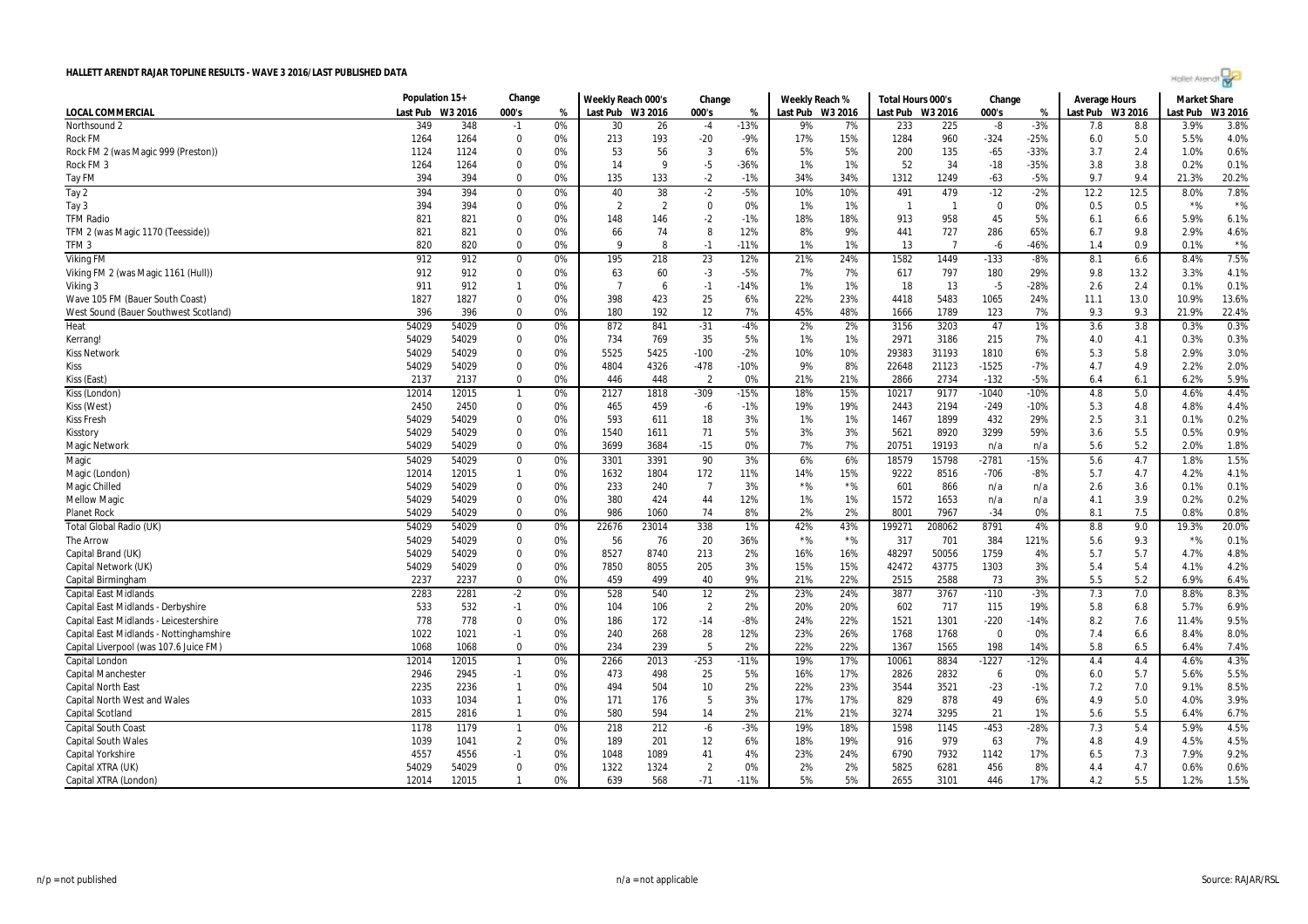| Чh. | гĦ | $\sim$ |
|-----|----|--------|
|     |    |        |

|                                             | Population 15+ |         | Change         |     | Weekly Reach 000's |      | Change         |        | Weekly Reach % |                  | Total Hours 000's |       | Change  |        | <b>Average Hours</b> |      | <b>Market Share</b> |         |
|---------------------------------------------|----------------|---------|----------------|-----|--------------------|------|----------------|--------|----------------|------------------|-------------------|-------|---------|--------|----------------------|------|---------------------|---------|
| LOCAL COMMERCIAL                            | Last Pub       | W3 2016 | 000's          | %   | Last Pub W3 2016   |      | 000's          | %      |                | Last Pub W3 2016 | Last Pub W3 2016  |       | 000's   | %      | Last Pub W3 2016     |      | Last Pub            | W3 2016 |
| Chill                                       | 54029          | 54029   | $\Omega$       | 0%  | 135                | 237  | 102            | 76%    | *%             | $*$ %            | 756               | 931   | 175     | 23%    | 5.6                  | 3.9  | 0.1%                | 0.1%    |
| <b>Classic FM</b>                           | 54029          | 54029   | $\Omega$       | 0%  | 5511               | 5281 | $-230$         | $-4%$  | 10%            | 10%              | 36160             | 35920 | $-240$  | $-1%$  | 6.6                  | 6.8  | 3.5%                | 3.5%    |
| Gold Network (UK)                           | 54029          | 54029   | $\Omega$       | 0%  | 1076               | 1154 | 78             | 7%     | 2%             | 2%               | 8752              | 9608  | 856     | 10%    | 8.1                  | 8.3  | 0.8%                | 0.9%    |
| <b>Gold East Midlands</b>                   | 2270           | 2270    | $\Omega$       | 0%  | 68                 | 75   | $\overline{7}$ | 10%    | 3%             | 3%               | 781               | 909   | 128     | 16%    | 11.4                 | 12.1 | 1.8%                | 2.0%    |
| Gold London                                 | 12014          | 12015   | $\mathbf 1$    | 0%  | 333                | 312  | $-21$          | $-6%$  | 3%             | 3%               | 4007              | 2318  | $-1689$ | $-42%$ | 12.0                 | 7.4  | 1.8%                | 1.1%    |
| <b>Gold Manchester</b>                      | 2946           | 2945    | $-1$           | 0%  | 70                 | 80   | 10             | 14%    | 2%             | 3%               | 489               | 529   | 40      | 8%     | 7.0                  | 6.6  | 1.0%                | 1.0%    |
| Heart Brand (UK)                            | n/p            | 54029   | n/a            | n/a | n/p                | 9602 | n/a            | n/a    | n/p            | 18%              | n/p               | 66534 | n/a     | n/a    | n/p                  | 6.9  | n/p                 | 6.4%    |
| <b>Heart Extra</b>                          | n/p            | 54029   | n/a            | n/a | n/p                | 664  | n/a            | n/a    | n/p            | 1%               | n/p               | 2969  | n/a     | n/a    | n/p                  | 4.5  | n/p                 | 0.3%    |
| Heart Network (UK)                          | 54029          | 54029   | $\mathbf 0$    | 0%  | 8954               | 9101 | 147            | 2%     | 17%            | 17%              | 62067             | 64300 | 2233    | 4%     | 6.9                  | 7.1  | 6.0%                | 6.2%    |
| <b>Heart Cambridgeshire</b>                 | 889            | 889     | $\Omega$       | 0%  | 253                | 274  | 21             | 8%     | 28%            | 31%              | 2026              | 2043  | 17      | 1%     | 8.0                  | 7.5  | 11.1%               | 10.9%   |
| <b>Heart East Anglia</b>                    | 1226           | 1226    | $\mathbf 0$    | 0%  | 292                | 274  | $-18$          | $-6%$  | 24%            | 22%              | 2091              | 1988  | $-103$  | $-5%$  | 7.2                  | 7.3  | 7.8%                | 7.6%    |
| Heart East Anglia - Norfolk                 | 664            | 664     | $\Omega$       | 0%  | 148                | 138  | $-10$          | $-7%$  | 22%            | 21%              | 1094              | 1075  | $-19$   | $-2%$  | 7.4                  | 7.8  | 7.3%                | 7.2%    |
| Heart East Anglia - Suffolk                 | 561            | 562     | $\mathbf 1$    | 0%  | 143                | 136  | $-7$           | $-5%$  | 25%            | 24%              | 993               | 913   | $-80$   | $-8%$  | 6.9                  | 6.7  | 8.4%                | 8.0%    |
| <b>Heart Essex</b>                          | 1381           | 1381    | $\Omega$       | 0%  | 416                | 415  | $-1$           | 0%     | 30%            | 30%              | 3719              | 3310  | $-409$  | $-11%$ | 8.9                  | 8.0  | 12.4%               | 11.4%   |
| Heart Essex - Chelmsford & Southend         | 1089           | 1088    | $-1$           | 0%  | 358                | 327  | $-31$          | $-9%$  | 33%            | 30%              | 3344              | 2699  | $-645$  | $-19%$ | 9.3                  | 8.3  | 14.0%               | 11.8%   |
| <b>Heart Essex - Colchester</b>             | 188            | 188     | $\mathbf 0$    | 0%  | 51                 | 58   | $\overline{7}$ | 14%    | 27%            | 31%              | 298               | 347   | 49      | 16%    | 5.9                  | 6.0  | 7.2%                | 8.5%    |
| <b>Heart Essex - Harlow</b>                 | 144            | 144     | $\mathbf 0$    | 0%  | 19                 | 20   | $\mathbf{1}$   | 5%     | 13%            | 14%              | 205               | 189   | $-16$   | $-8%$  | 11.0                 | 9.5  | 7.3%                | 6.7%    |
| <b>Heart Four Counties</b>                  | 2099           | 2099    | $\mathbf 0$    | 0%  | 572                | 559  | $-13$          | $-2%$  | 27%            | 27%              | 4005              | 4372  | 367     | 9%     | 7.0                  | 7.8  | 9.8%                | 10.6%   |
| <b>Heart Four Counties - Bedfordshire</b>   | 416            | 417     | $\mathbf{1}$   | 0%  | 105                | 108  | 3              | 3%     | 25%            | 26%              | 664               | 739   | 75      | 11%    | 6.3                  | 6.8  | 8.4%                | 9.4%    |
| Heart Four Counties - Beds/Bucks/Herts      | 750            | 750     | $\Omega$       | 0%  | 150                | 142  | -8             | $-5%$  | 20%            | 19%              | 1106              | 1237  | 131     | 12%    | 7.4                  | 8.7  | 8.4%                | 9.4%    |
| Heart Four Counties - 96.6 FM Hertfordshire | 365            | 364     | $-1$           | 0%  | 31                 | 32   | $\overline{1}$ | 3%     | 8%             | 9%               | 161               | 174   | 13      | 8%     | 5.2                  | 5.5  | 2.2%                | 2.4%    |
| Heart Four Counties - Milton Keynes         | 252            | 252     | $\Omega$       | 0%  | 76                 | 81   | 5              | 7%     | 30%            | 32%              | 546               | 611   | 65      | 12%    | 7.2                  | 7.6  | 10.7%               | 11.8%   |
| Heart Four Counties - Northamptonshire      | 569            | 569     | $\Omega$       | 0%  | 183                | 168  | $-15$          | $-8%$  | 32%            | 30%              | 1465              | 1355  | $-110$  | $-8%$  | 8.0                  | 8.1  | 12.1%               | 11.6%   |
| <b>Heart Kent</b>                           | 1264           | 1263    | $-1$           | 0%  | 352                | 365  | 13             | 4%     | 28%            | 29%              | 2557              | 2675  | 118     | 5%     | 7.3                  | 7.3  | 9.2%                | 9.6%    |
| Heart London 106.2                          | 12014          | 12015   | $\mathbf{1}$   | 0%  | 1724               | 1683 | $-41$          | $-2%$  | 14%            | 14%              | 8630              | 9179  | 549     | 6%     | 5.0                  | 5.5  | 3.9%                | 4.4%    |
| <b>Heart North East</b>                     | 2294           | 2295    | $\mathbf{1}$   | 0%  | 318                | 340  | 22             | 7%     | 14%            | 15%              | 2148              | 2153  | 5       | 0%     | 6.7                  | 6.3  | 5.3%                | 5.0%    |
| <b>Heart North Wales</b>                    | 729            | 731     | $\overline{2}$ | 0%  | 124                | 120  | $-4$           | $-3%$  | 17%            | 16%              | 1186              | 837   | $-349$  | $-29%$ | 9.6                  | 7.0  | 7.7%                | 5.1%    |
| <b>Heart North West</b>                     | 5636           | 5637    | $\mathbf{1}$   | 0%  | 630                | 606  | $-24$          | $-4%$  | 11%            | 11%              | 4877              | 4589  | $-288$  | $-6%$  | 7.7                  | 7.6  | 4.7%                | 4.4%    |
| <b>Heart Scotland</b>                       | 2815           | 2816    | -1             | 0%  | 416                | 410  | -6             | $-1%$  | 15%            | 15%              | 3212              | 3263  | 51      | 2%     | 7.7                  | 8.0  | 6.2%                | 6.7%    |
| <b>Heart Solent</b>                         | 1849           | 1849    | $\Omega$       | 0%  | 281                | 301  | 20             | 7%     | 15%            | 16%              | 1588              | 1738  | 150     | 9%     | 5.6                  | 5.8  | 3.8%                | 4.2%    |
| <b>Heart South Wales</b>                    | 1899           | 1899    | $\mathbf 0$    | 0%  | 460                | 484  | 24             | 5%     | 24%            | 25%              | 3844              | 4056  | 212     | 6%     | 8.3                  | 8.4  | 10.0%               | 10.4%   |
| <b>Heart South West</b>                     | 1451           | 1450    | $-1$           | 0%  | 401                | 395  | $-6$           | $-1%$  | 28%            | 27%              | 2850              | 3136  | 286     | 10%    | 7.1                  | 7.9  | 9.0%                | 9.8%    |
| Heart South West - Cornwal                  | 465            | 466     | $\mathbf{1}$   | 0%  | 102                | 104  | $\overline{2}$ | 2%     | 22%            | 22%              | 780               | 790   | 10      | 1%     | 7.7                  | 7.6  | 7.2%                | 7.3%    |
| <b>Heart South West - Exeter</b>            | 314            | 315     | $\mathbf{1}$   | 0%  | 99                 | 89   | $-10$          | $-10%$ | 32%            | 28%              | 714               | 733   | 19      | 3%     | 7.2                  | 8.2  | 11.5%               | 11.4%   |
| Heart South West - North Devon              | 154            | 154     | $\Omega$       | 0%  | 46                 | 45   | $-1$           | $-2%$  | 30%            | 29%              | 313               | 380   | 67      | 21%    | 6.8                  | 8.5  | 8.2%                | 9.8%    |
| Heart South West - Plymouth                 | 346            | 346     | $\mathbf 0$    | 0%  | 82                 | 88   | 6              | 7%     | 24%            | 25%              | 718               | 748   | 30      | 4%     | 8.8                  | 8.5  | 8.3%                | 9.0%    |
| Heart South West - South Hams               | 66             | 66      | $\Omega$       | 0%  | 11                 | 11   | $\mathbf 0$    | 0%     | 16%            | 16%              | 88                | 80    | -8      | $-9%$  | 8.3                  | 7.4  | 6.1%                | 5.2%    |
| Heart South West - Torbay                   | 226            | 225     | $-1$           | 0%  | 66                 | 64   | $-2$           | $-3%$  | 29%            | 29%              | 464               | 433   | $-31$   | $-7%$  | 7.0                  | 6.7  | 9.4%                | 8.8%    |
| <b>Heart Sussex</b>                         | 1431           | 1431    | $\Omega$       | 0%  | 330                | 355  | 25             | 8%     | 23%            | 25%              | 2490              | 2621  | 131     | 5%     | 7.6                  | 7.4  | 8.2%                | 9.0%    |
| <b>Heart Thames Valley</b>                  | 1474           | 1474    | $\Omega$       | 0%  | 383                | 386  | 3              | 1%     | 26%            | 26%              | 2598              | 2818  | 220     | 8%     | 6.8                  | 7.3  | 9.1%                | 9.6%    |
| Heart Thames Valley - Berks & N.Hants       | 778            | 778     | $\Omega$       | 0%  | 230                | 235  | 5              | 2%     | 30%            | 30%              | 1588              | 1736  | 148     | 9%     | 6.9                  | 7.4  | 11.0%               | 11.4%   |
| Heart Thames Valley - Oxfordshire           | 696            | 696     | $\Omega$       | 0%  | 153                | 151  | $-2$           | $-1%$  | 22%            | 22%              | 1011              | 1082  | 71      | 7%     | 6.6                  | 7.2  | 7.2%                | 7.7%    |
| <b>Heart West Country</b>                   | 2266           | 2265    | $-1$           | 0%  | 699                | 686  | $-13$          | $-2%$  | 31%            | 30%              | 5196              | 5384  | 188     | 4%     | 7.4                  | 7.9  | 10.7%               | 11.4%   |
| Heart West Country - Bristol/Weston & Bath  | 929            | 929     | $\Omega$       | 0%  | 252                | 230  | $-22$          | $-9%$  | 27%            | 25%              | 1604              | 1428  | $-176$  | $-11%$ | 6.4                  | 6.2  | 8.4%                | 8.2%    |
| Heart West Country - Gloucestershire        | 432            | 432     | $\Omega$       | 0%  | 130                | 139  | 9              | 7%     | 30%            | 32%              | 1322              | 1304  | $-18$   | $-1%$  | 10.1                 | 9.4  | 14.2%               | 13.9%   |
| Heart West Country - Somerset               | 407            | 408     | $\mathbf 1$    | 0%  | 131                | 129  | $-2$           | $-2%$  | 32%            | 32%              | 1030              | 1029  | $-1$    | 0%     | 7.9                  | 8.0  | 11.1%               | 11.1%   |
| Heart West Country - Wiltshire              | 499            | 499     | $\Omega$       | 0%  | 131                | 166  | 35             | 27%    | 26%            | 33%              | 999               | 1405  | 406     | 41%    | 7.6                  | 8.5  | 9.3%                | 12.5%   |
| <b>Heart West Midlands</b>                  | 3763           | 3763    | $\mathbf 0$    | 0%  | 682                | 663  | $-19$          | $-3%$  | 18%            | 18%              | 3994              | 4210  | 216     | 5%     | 5.9                  | 6.4  | 6.3%                | 6.2%    |
| <b>Heart Yorkshire</b>                      | 3153           | 3154    | $\mathbf 1$    | 0%  | 397                | 432  | 35             | 9%     | 13%            | 14%              | 3013              | 3882  | 869     | 29%    | 7.6                  | 9.0  | 5.3%                | 6.9%    |
| LBC Network (UK)                            | 54029          | 54029   | $\Omega$       | 0%  | 1729               | 1801 | 72             | 4%     | 3%             | 3%               | 17522             | 18330 | 808     | 5%     | 10.1                 | 10.2 | 1.7%                | 1.8%    |
|                                             |                |         |                |     |                    |      |                |        |                |                  |                   |       |         |        |                      |      |                     |         |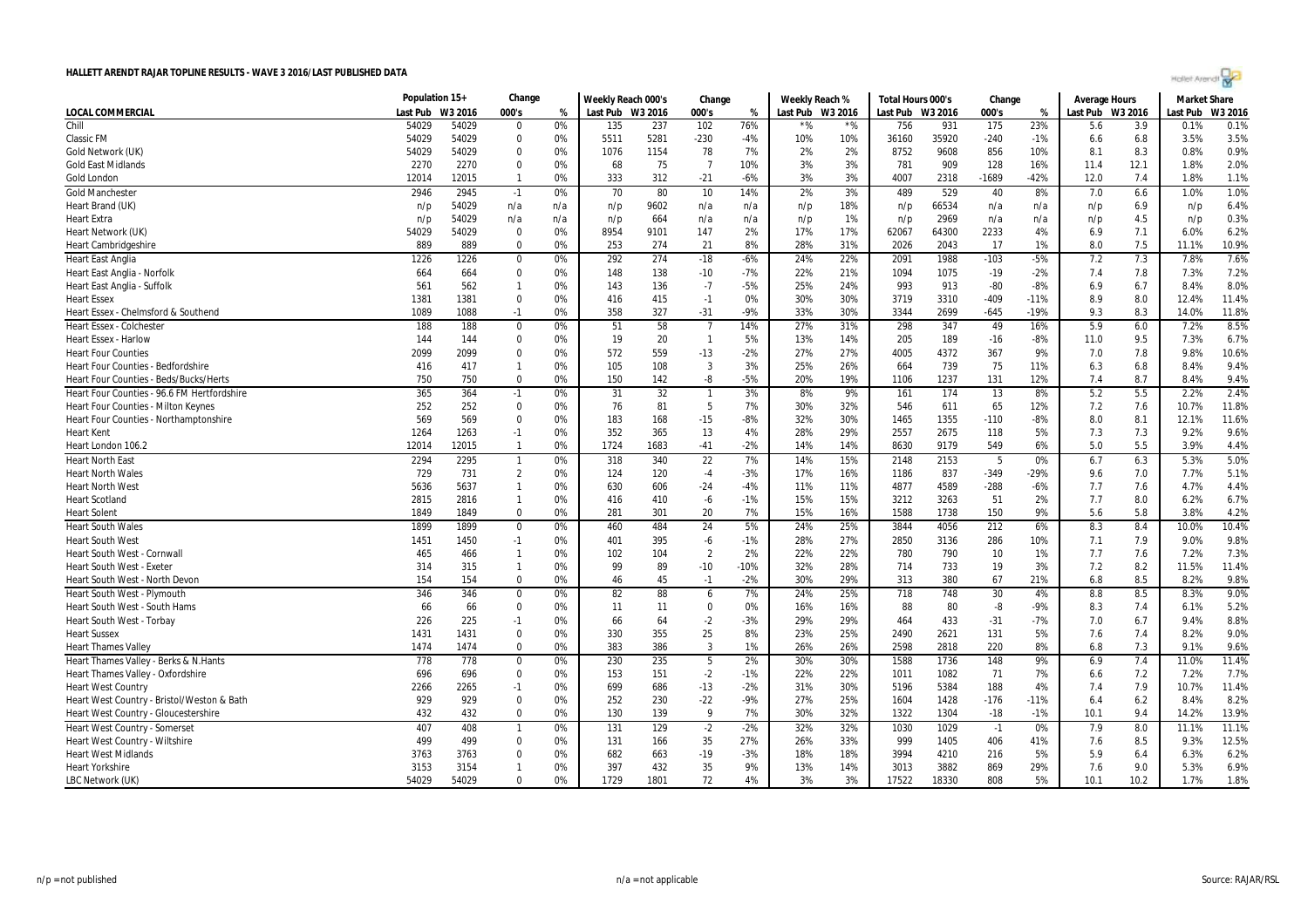| $\sim$ |  |
|--------|--|
|        |  |
|        |  |

|                                             | Population 15+ |         | Change         |    | Weekly Reach 000's |      | Change         |        | Weekly Reach % |                  | Total Hours 000's |         | Change  |        | Average Hours    |      | <b>Market Share</b> |         |
|---------------------------------------------|----------------|---------|----------------|----|--------------------|------|----------------|--------|----------------|------------------|-------------------|---------|---------|--------|------------------|------|---------------------|---------|
| LOCAL COMMERCIAL                            | Last Pub       | W3 2016 | 000's          | %  | Last Pub W3 2016   |      | 000's          | %      |                | Last Pub W3 2016 | Last Pub          | W3 2016 | 000's   | %      | Last Pub W3 2016 |      | Last Pub            | W3 2016 |
| LBC 97.3                                    | 12014          | 12015   | $\mathbf{1}$   | 0% | 1292               | 991  | $-301$         | $-23%$ | 11%            | 8%               | 14526             | 10518   | $-4008$ | $-28%$ | 11.2             | 10.6 | 6.6%                | 5.1%    |
| LBC London News (was LBC News 1152)         | 12014          | 12015   | $\mathbf{1}$   | 0% | 560                | 464  | $-96$          | $-17%$ | 5%             | 4%               | 2463              | 2323    | $-140$  | $-6%$  | 4.4              | 5.0  | 1.1%                | 1.1%    |
| Smooth Brand (UK)                           | 54029          | 54029   | $\Omega$       | 0% | 5592               | 5479 | $-113$         | $-2%$  | 10%            | 10%              | 42615             | 41393   | $-1222$ | $-3%$  | 7.6              | 7.6  | 4.1%                | 4.0%    |
| Smooth Extra                                | 54029          | 54029   | $\Omega$       | 0% | 987                | 1070 | 83             | 8%     | 2%             | 2%               | 5719              | 5868    | 149     | 3%     | 5.8              | 5.5  | 0.5%                | 0.6%    |
| Smooth Radio Network (UK)                   | 54029          | 54029   | $\Omega$       | 0% | 4955               | 4749 | $-206$         | $-4%$  | 9%             | 9%               | 37614             | 35595   | $-2019$ | $-5%$  | 7.6              | 7.5  | 3.7%                | 3.4%    |
| Smooth Radio Cambridgeshire                 | 889            | 889     | $\mathbf 0$    | 0% | 59                 | 73   | 14             | 24%    | 7%             | 8%               | 635               | 822     | 187     | 29%    | 10.7             | 11.2 | 3.5%                | 4.4%    |
| Smooth Radio Devon                          | 1039           | 1038    | $-1$           | 0% | 45                 | 36   | $-9$           | $-20%$ | 4%             | 3%               | 384               | 291     | $-93$   | $-24%$ | 8.6              | 8.2  | 1.7%                | 1.3%    |
| Smooth Radio East Anglia                    | 1226           | 1226    | $\Omega$       | 0% | 59                 | 47   | $-12$          | $-20%$ | 5%             | 4%               | 489               | 585     | 96      | 20%    | 8.3              | 12.6 | 1.8%                | 2.2%    |
| Smooth Radio East Midlands                  | 2506           | 2507    | $\mathbf{1}$   | 0% | 422                | 395  | $-27$          | $-6%$  | 17%            | 16%              | 3801              | 3358    | $-443$  | $-12%$ | 9.0              | 8.5  | 7.7%                | 6.6%    |
| <b>Smooth Radio Essex</b>                   | 1381           | 1381    | $\Omega$       | 0% | 85                 | 68   | $-17$          | $-20%$ | 6%             | 5%               | 597               | 582     | $-15$   | $-3%$  | 7.0              | 8.5  | 2.0%                | 2.0%    |
| <b>Smooth Radio Four Counties</b>           | 2099           | 2099    | $\mathbf 0$    | 0% | 64                 | 57   | $-7$           | $-11%$ | 3%             | 3%               | 451               | 404     | $-47$   | $-10%$ | 7.1              | 7.1  | 1.1%                | 1.0%    |
| Smooth Radio Kent                           | 1264           | 1263    | $-1$           | 0% | 82                 | 64   | $-18$          | $-22%$ | 6%             | 5%               | 958               | 794     | $-164$  | $-17%$ | 11.7             | 12.4 | 3.4%                | 2.9%    |
| Smooth Radio London                         | 12014          | 12015   | $\mathbf 1$    | 0% | 782                | 710  | $-72$          | $-9%$  | 7%             | 6%               | 4966              | 3145    | -1821   | $-37%$ | 6.4              | 4.4  | 2.3%                | 1.5%    |
| <b>Smooth Radio North East</b>              | 2294           | 2295    | $\mathbf{1}$   | 0% | 474                | 467  | $-7$           | $-1%$  | 21%            | 20%              | 3975              | 3840    | $-135$  | $-3%$  | 8.4              | 8.2  | 9.8%                | 9.0%    |
| <b>Smooth Radio North West</b>              | 5636           | 5637    | $\mathbf{1}$   | 0% | 1087               | 1028 | $-59$          | $-5%$  | 19%            | 18%              | 7449              | 7698    | 249     | 3%     | 6.9              | 7.5  | 7.2%                | 7.4%    |
| Smooth Radio North West and Wales           | 1033           | 1034    | $\mathbf{1}$   | 0% | 107                | 90   | $-17$          | $-16%$ | 10%            | 9%               | 843               | 573     | $-270$  | $-32%$ | 7.9              | 6.3  | 4.0%                | 2.6%    |
| Smooth Radio Scotland                       | 1992           | 1992    | $\mathbf 0$    | 0% | 400                | 420  | 20             | 5%     | 20%            | 21%              | 2988              | 2858    | $-130$  | $-4%$  | 7.5              | 6.8  | 8.0%                | 8.0%    |
| Smooth Radio Solent                         | 1849           | 1849    | $\mathbf 0$    | 0% | 105                | 79   | $-26$          | $-25%$ | 6%             | 4%               | 763               | 660     | $-103$  | $-13%$ | 7.3              | 8.3  | 1.8%                | 1.6%    |
| Smooth Radio South Wales                    | 1039           | 1041    | $\overline{2}$ | 0% | 72                 | 63   | -9             | $-13%$ | 7%             | 6%               | 890               | 865     | $-25$   | $-3%$  | 12.4             | 13.6 | 4.3%                | 4.0%    |
| <b>Smooth Radio Sussex</b>                  | 1431           | 1431    | $\Omega$       | 0% | 68                 | 56   | $-12$          | $-18%$ | 5%             | 4%               | 292               | 267     | $-25$   | $-9%$  | 4.3              | 4.7  | 1.0%                | 0.9%    |
| <b>Smooth Radio Thames Valley</b>           | 1474           | 1474    | $\mathbf 0$    | 0% | 38                 | 42   | $\overline{4}$ | 11%    | 3%             | 3%               | 236               | 250     | 14      | 6%     | 6.2              | 6.0  | 0.8%                | 0.9%    |
| Smooth Radio West Country                   | 2266           | 2265    | $-1$           | 0% | 87                 | 90   | 3              | 3%     | 4%             | 4%               | 711               | 545     | $-166$  | $-23%$ | 8.1              | 6.1  | 1.5%                | 1.2%    |
| Smooth Radio West Midlands                  | 3763           | 3763    | $\mathbf 0$    | 0% | 480                | 479  | $-1$           | 0%     | 13%            | 13%              | 4127              | 4062    | $-65$   | $-2%$  | 8.6              | 8.5  | 6.5%                | 6.0%    |
| Radio X Network (UK) (was XFM Network (UK)) | 54029          | 54029   | $\mathbf 0$    | 0% | 1189               | 1265 | 76             | 6%     | 2%             | 2%               | 7961              | 9110    | 1149    | 14%    | 6.7              | 7.2  | 0.8%                | 0.9%    |
| Radio X London (was XFM London)             | 12014          | 12015   | $\mathbf{1}$   | 0% | 442                | 378  | $-64$          | $-14%$ | 4%             | 3%               | 2543              | 2558    | 15      | 1%     | 5.8              | 6.8  | 1.2%                | 1.2%    |
| Radio X Manchester (was XFM Manchester)     | 2946           | 2945    | $-1$           | 0% | 157                | 155  | $-2$           | $-1%$  | 5%             | 5%               | 829               | 798     | $-31$   | $-4%$  | 5.3              | 5.2  | 1.6%                | 1.5%    |
| <b>Sunrise Radio National</b>               | 54029          | 54029   | $\mathbf 0$    | 0% | 388                | 326  | $-62$          | $-16%$ | 1%             | 1%               | 1992              | 1307    | $-685$  | $-34%$ | 5.1              | 4.0  | 0.2%                | 0.1%    |
| Sunrise Radio London                        | 12015          | 12015   | $\Omega$       | 0% | 257                | 215  | $-42$          | $-16%$ | 2%             | 2%               | 917               | 843     | $-74$   | $-8%$  | 3.6              | 3.9  | 0.4%                | 0.4%    |
| Wireless Group (inc. National Stations)     | 54029          | 54029   | $\Omega$       | 0% | 4819               | 4595 | $-224$         | $-5%$  | 9%             | 9%               | 34402             | 33238   | $-1164$ | $-3%$  | 7.1              | 7.2  | 3.3%                | 3.2%    |
| Peak 107 FM                                 | 421            | 421     | $\Omega$       | 0% | 77                 | 70   | $-7$           | $-9%$  | 18%            | 17%              | 630               | 619     | $-11$   | $-2%$  | 8.2              | 8.8  | 7.2%                | 7.3%    |
| Pulse 1 (was The Pulse)                     | 725            | 726     | $\overline{1}$ | 0% | 118                | 107  | $-11$          | $-9%$  | 16%            | 15%              | 889               | 913     | 24      | 3%     | 7.6              | 8.6  | 7.2%                | 7.2%    |
| Pulse <sub>2</sub>                          | 725            | 726     | $\mathbf{1}$   | 0% | 30                 | 35   | 5              | 17%    | 4%             | 5%               | 211               | 400     | 189     | 90%    | 7.0              | 11.5 | 1.7%                | 3.1%    |
| Signal 107                                  | 1033           | 1033    | $\Omega$       | 0% | 52                 | 50   | $-2$           | $-4%$  | 5%             | 5%               | 223               | 310     | 87      | 39%    | 4.3              | 6.1  | 1.2%                | 1.6%    |
| Signal One                                  | 800            | 800     | $\mathbf 0$    | 0% | 258                | 251  | $-7$           | $-3%$  | 32%            | 31%              | 2370              | 2162    | $-208$  | $-9%$  | 9.2              | 8.6  | 13.5%               | 12.6%   |
| Signal Two                                  | 800            | 800     | $\Omega$       | 0% | 72                 | 63   | $-9$           | $-13%$ | 9%             | 8%               | 945               | 752     | $-193$  | $-20%$ | 13.1             | 12.0 | 5.4%                | 4.4%    |
| Swansea Sound - 1170 MW                     | 474            | 474     | $\mathbf 0$    | 0% | 37                 | 36   | $-1$           | $-3%$  | 8%             | 8%               | 378               | 372     | $-6$    | $-2%$  | 10.3             | 10.3 | 3.7%                | 3.9%    |
| talkRADIO                                   | 54029          | 54029   | $\Omega$       | 0% | 224                | 304  | 80             | 36%    | ${}^{\star}\%$ | 1%               | 840               | 1368    | 528     | 63%    | 3.7              | 4.5  | 0.1%                | 0.1%    |
| talkSPORT                                   | 54029          | 54029   | $\Omega$       | 0% | 3289               | 2857 | $-432$         | $-13%$ | 6%             | 5%               | 21388             | 21113   | $-275$  | $-1%$  | 6.5              | 7.4  | 2.0%                | 2.0%    |
| talkSPORT2                                  | 54029          | 54029   | $\Omega$       | 0% | 285                | 250  | $-35$          | $-12%$ | 1%             | $*$ %            | 913               | 886     | $-27$   | $-3%$  | 3.2              | 3.5  | 0.1%                | 0.1%    |
| 107.4 Tower FM                              | 441            | 441     | $\Omega$       | 0% | 44                 | 39   | $-5$           | $-11%$ | 10%            | 9%               | 129               | 119     | $-10$   | $-8%$  | 3.0              | 3.0  | 1.7%                | 1.6%    |
| $\overline{U105}$                           | 891            | 891     | $\mathbf 0$    | 0% | 195                | 182  | $-13$          | $-7%$  | 22%            | 20%              | 1883              | 1854    | $-29$   | $-2%$  | 9.6              | 10.2 | 11.8%               | 11.0%   |
| Virgin Radio                                | 54029          | 54029   | $\Omega$       | 0% | 409                | 345  | $-64$          | $-16%$ | 1%             | 1%               | 1453              | 1253    | $-200$  | $-14%$ | 3.5              | 3.6  | 0.1%                | 0.1%    |
| 96.4 FM The Wave                            | 474            | 474     | $\Omega$       | 0% | 149                | 136  | $-13$          | $-9%$  | 31%            | 29%              | 1133              | 1097    | $-36$   | $-3%$  | 7.6              | 8.1  | 11.2%               | 11.6%   |
| Radio Wave 96.5 FM                          | 234            | 234     | $\Omega$       | 0% | 68                 | 70   | $\overline{2}$ | 3%     | 29%            | 30%              | 595               | 518     | $-77$   | $-13%$ | 8.7              | 7.4  | 13.8%               | 11.6%   |
| 107.2 Wire FM                               | 273            | 273     | $\Omega$       | 0% | 29                 | 28   | $-1$           | $-3%$  | 11%            | 10%              | 318               | 163     | $-155$  | $-49%$ | 11.0             | 5.8  | 6.7%                | 3.4%    |
| 102.4 Wish FM                               | 460            | 460     | $\Omega$       | 0% | 74                 | 71   | -3             | $-4%$  | 16%            | 15%              | 439               | 430     | $-9$    | $-2%$  | 5.9              | 6.0  | 4.9%                | 5.0%    |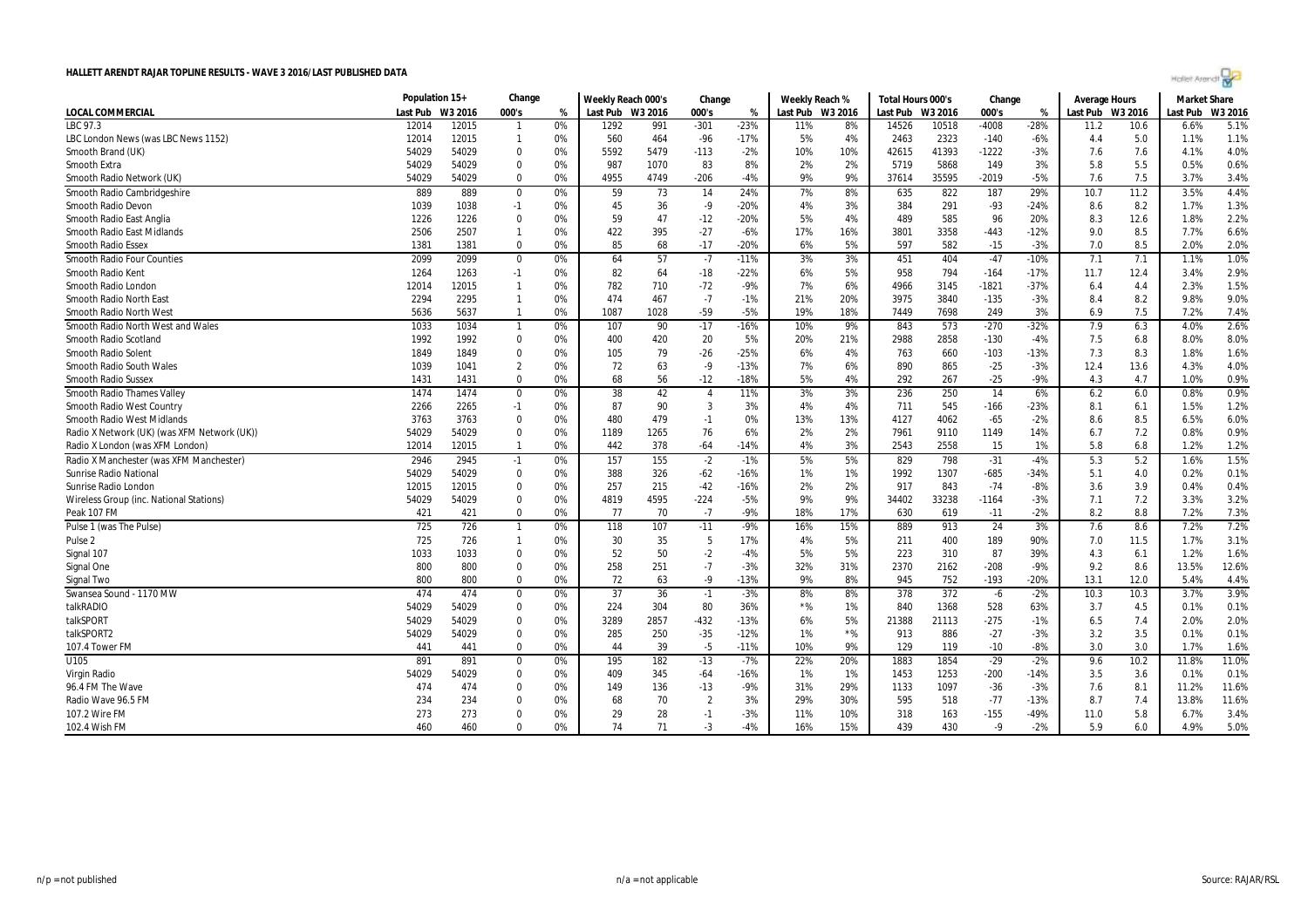|  | CH. |  |
|--|-----|--|
|  |     |  |

|                                                            | Population 15+ |         | Change         |       | Weekly Reach 000's |      | Change         |        | Weekly Reach % |                  | Total Hours 000's |         | Change         |        | <b>Average Hours</b> |      | <b>Market Share</b> |         |
|------------------------------------------------------------|----------------|---------|----------------|-------|--------------------|------|----------------|--------|----------------|------------------|-------------------|---------|----------------|--------|----------------------|------|---------------------|---------|
| <b>LOCAL COMMERCIAL</b>                                    | Last Pub       | W3 2016 | 000's          | %     | Last Pub W3 2016   |      | 000's          | %      |                | Last Pub W3 2016 | Last Pub          | W3 2016 | 000's          | %      | Last Pub W3 2016     |      | Last Pub            | W3 2016 |
| Anglian Radio Group                                        | 1011           | 1011    | $\Omega$       | 0%    | 220                | 219  | $-1$           | 0%     | 22%            | 22%              | 1948              | 1934    | $-14$          | $-1%$  | 8.8                  | 8.8  | 8.8%                | 8.8%    |
| THE BEACH                                                  | 181            | 181     | $\mathbf 0$    | 0%    | 61                 | 61   | $\mathbf 0$    | 0%     | 34%            | 33%              | 544               | 573     | 29             | 5%     | 8.9                  | 9.5  | 13.5%               | 13.6%   |
| Dream 100                                                  | 134            | 135     | $\mathbf{1}$   | 1%    | 43                 | 42   | $-1$           | $-2%$  | 32%            | 31%              | 405               | 402     | $-3$           | $-1%$  | 9.5                  | 9.5  | 13.4%               | 13.7%   |
| <b>North Norfolk Radio</b>                                 | 92             | 93      | $\mathbf{1}$   | 1%    | 18                 | 19   | $\mathbf{1}$   | 6%     | 19%            | 20%              | 149               | 168     | 19             | 13%    | 8.3                  | 8.9  | 7.3%                | 8.2%    |
| Norwich 99.9fm                                             | 334            | 334     | $\Omega$       | 0%    | 44                 | 45   | $\mathbf{1}$   | 2%     | 13%            | 13%              | 375               | 385     | 10             | 3%     | 8.6                  | 8.5  | 5.2%                | 5.4%    |
| Town 102 FM                                                | 290            | 291     | $\overline{1}$ | 0%    | 56                 | 52   | $-4$           | $-7%$  | 19%            | 18%              | 475               | 406     | $-69$          | $-15%$ | 8.5                  | 7.8  | 7.6%                | 6.5%    |
| <b>Total Celador Radio</b>                                 | 4036           | 4035    | $-1$           | 0%    | 600                | 597  | $-3$           | $-1%$  | 15%            | 15%              | 3679              | 3910    | 231            | 6%     | 6.1                  | 6.6  | 4.2%                | 4.6%    |
| The Breeze (Basingstoke / Newbury and Andover)             | 296            | 296     | 0              | 0%    | 54                 | 48   | -6             | $-11%$ | 18%            | 16%              | 350               | 351     | $\overline{1}$ | 0%     | 6.5                  | 7.4  | 6.0%                | 5.7%    |
| The Breeze (Cheltenham)                                    | 170            | 169     | $-1$           | $-1%$ | 18                 | 17   | $-1$           | $-6%$  | 11%            | 10%              | 143               | 149     | 6              | 4%     | 7.9                  | 8.8  | 4.0%                | 4.2%    |
| The Breeze (Solent/East Hants and West Surrey)             | 1110           | 1108    | $-2$           | 0%    | 79                 | 72   | $-7$           | $-9%$  | 7%             | 7%               | 370               | 742     | 372            | 101%   | 4.7                  | 10.3 | 1.4%                | 3.0%    |
| The Breeze (was Palm FM)                                   | 226            | 225     | $-1$           | 0%    | 39                 | 30   | $-9$           | $-23%$ | 17%            | 13%              | 304               | 256     | $-48$          | $-16%$ | 7.8                  | 8.6  | 6.2%                | 5.2%    |
| The Breeze South West (Bristol/Weston/Bath and West Wilts) | 987            | 987     | $\Omega$       | 0%    | 88                 | 83   | $-5$           | $-6%$  | 9%             | 8%               | 538               | 513     | $-25$          | $-5%$  | 6.1                  | 6.2  | 2.6%                | 2.7%    |
| The Breeze (Yeovil/Shaftesbury and Bridgwater)             | 297            | 297     | $\Omega$       | 0%    | 53                 | 52   | $-1$           | $-2%$  | 18%            | 18%              | 537               | 493     | $-44$          | $-8%$  | 10.1                 | 9.5  | 8.1%                | 7.3%    |
| <b>Fire Radio</b>                                          | 322            | 323     | $\mathbf{1}$   | 0%    | 55                 | 54   | $-1$           | $-2%$  | 17%            | 17%              | 260               | 170     | $-90$          | $-35%$ | 4.7                  | 3.2  | 3.8%                | 2.6%    |
| Sam FM Bristol                                             | 642            | 641     | $-1$           | 0%    | 72                 | 80   | 8              | 11%    | 11%            | 12%              | 259               | 273     | 14             | 5%     | 3.6                  | 3.4  | 2.1%                | 2.3%    |
| Sam FM South Coast                                         | 1754           | 1753    | $-1$           | 0%    | 172                | 148  | $-24$          | $-14%$ | 10%            | 8%               | 906               | 851     | $-55$          | $-6%$  | 5.3                  | 5.7  | 2.3%                | 2.2%    |
| Sam FM Swindon                                             | 207            | 206     | $-1$           | 0%    | 24                 | 28   | $\overline{4}$ | 17%    | 12%            | 13%              | 128               | 152     | 24             | 19%    | 5.3                  | 5.5  | 3.0%                | 3.2%    |
| <b>Central FM</b>                                          | 214            | 214     | $\mathbf{0}$   | 0%    | 51                 | 53   | $\overline{2}$ | 4%     | 24%            | 25%              | 335               | 347     | 12             | 4%     | 6.5                  | 6.5  | 8.3%                | 8.8%    |
| <b>Total Cheshire Radio</b>                                | 380            | 380     | $\mathbf{0}$   | 0%    | 60                 | 57   | $-3$           | $-5%$  | 16%            | 15%              | 434               | 477     | 43             | 10%    | 7.2                  | 8.3  | 5.9%                | 6.4%    |
| Cheshire's Silk 106.9                                      | 186            | 186     | 0              | 0%    | 23                 | 21   | $-2$           | $-9%$  | 12%            | 11%              | 74                | 120     | 46             | 62%    | 3.2                  | 5.8  | 2.4%                | 3.7%    |
| Chester's Dee 106.3 (Dee on DAB)                           | 193            | 194     | $\overline{1}$ | 1%    | 37                 | 36   | $-1$           | $-3%$  | 19%            | 19%              | 360               | 357     | $-3$           | $-1%$  | 9.7                  | 9.8  | 8.5%                | 8.5%    |
| Chris Country                                              | n/p            | 12015   | n/a            | n/a   | n/p                | 35   | n/a            | n/a    | n/p            | $*$ %            | n/p               | 282     | n/a            | n/a    | n/p                  | 8.2  | n/p                 | 0.1%    |
| <b>Total CN Radio</b>                                      | 280            | 280     | 0              | 0%    | 111                | 115  | $\overline{4}$ | 4%     | 40%            | 41%              | 1012              | 1017    | -5             | 0%     | 9.1                  | 8.8  | 18.9%               | 19.3%   |
| The Bay                                                    | 280            | 280     | 0              | 0%    | 101                | 104  | 3              | 3%     | 36%            | 37%              | 861               | 865     | 4              | 0%     | 8.6                  | 8.3  | 16.1%               | 16.4%   |
| <b>Lakeland Radic</b>                                      | 51             | 52      | $\mathbf{1}$   | 2%    | 19                 | 19   | $\Omega$       | 0%     | 36%            | 36%              | 152               | 152     | $\mathbf{0}$   | 0%     | 8.1                  | 8.2  | 15.0%               | 15.6%   |
| <b>Communicorp UK</b>                                      | 17901          | 17901   | $\Omega$       | 0%    | 3323               | 3303 | $-20$          | $-1%$  | 19%            | 18%              | 23950             | 24488   | 538            | 2%     | 7.2                  | 7.4  | 7.2%                | 7.3%    |
| Capital Scotland                                           | 2815           | 2816    | $\mathbf{1}$   | 0%    | 580                | 594  | 14             | 2%     | 21%            | 21%              | 3274              | 3295    | 21             | 1%     | 5.6                  | 5.5  | 6.4%                | 6.7%    |
| <b>Capital South Wales</b>                                 | 1039           | 1041    | $\overline{2}$ | 0%    | 189                | 201  | 12             | 6%     | 18%            | 19%              | 916               | 979     | 63             | 7%     | 4.8                  | 4.9  | 4.5%                | 4.5%    |
| <b>Heart North Wales</b>                                   | 729            | 731     | $\overline{2}$ | 0%    | 124                | 120  | $-4$           | $-3%$  | 17%            | 16%              | 1186              | 837     | $-349$         | $-29%$ | 9.6                  | 7.0  | 7.7%                | 5.1%    |
| <b>Heart Yorkshire</b>                                     | 3153           | 3154    | $\mathbf{1}$   | 0%    | 397                | 432  | 35             | 9%     | 13%            | 14%              | 3013              | 3882    | 869            | 29%    | 7.6                  | 9.0  | 5.3%                | 6.9%    |
| Smooth Radio East Midlands                                 | 2506           | 2507    | $\overline{1}$ | 0%    | 422                | 395  | $-27$          | $-6%$  | 17%            | 16%              | 3801              | 3358    | $-443$         | $-12%$ | 9.0                  | 8.5  | 7.7%                | 6.6%    |
| Smooth Radio North East                                    | 2294           | 2295    | $\mathbf{1}$   | 0%    | 474                | 467  | $-7$           | $-1%$  | 21%            | 20%              | 3975              | 3840    | $-135$         | $-3%$  | 8.4                  | 8.2  | 9.8%                | 9.0%    |
| <b>Smooth Radio North West</b>                             | 5636           | 5637    | $\mathbf{1}$   | 0%    | 1087               | 1028 | -59            | $-5%$  | 19%            | 18%              | 7449              | 7698    | 249            | 3%     | 6.9                  | 7.5  | 7.2%                | 7.4%    |
| XS Manchester (was 106.1 Real XS)                          | 2946           | 2945    | $-1$           | 0%    | 72                 | 102  | 30             | 42%    | 2%             | 3%               | 336               | 599     | 263            | 78%    | 4.6                  | 5.9  | 0.7%                | 1.2%    |
| <b>Total Connect</b>                                       | 778            | 778     | 0              | 0%    | 47                 | 49   | 2              | 4%     | 6%             | 6%               | 270               | 256     | $-14$          | $-5%$  | 5.8                  | 5.2  | 1.7%                | 1.7%    |
| <b>Connect DAB</b>                                         | 569            | 568     | $-1$           | 0%    | $\overline{2}$     | 3    | -1             | 50%    | $*$ %          | 1%               | 17                | 28      | 11             | 65%    | 7.3                  | 8.2  | 0.1%                | 0.2%    |
| Connect FM (was Connect FM and Lite 106.8FM)               | 448            | 448     | 0              | 0%    | 44                 | 45   | $\mathbf{1}$   | 2%     | 10%            | 10%              | 253               | 227     | $-26$          | $-10%$ | 5.7                  | 5.0  | 2.8%                | 2.6%    |
| Dilse Radio 1035am                                         | 12014          | 12015   | $\mathbf{1}$   | 0%    | 103                | 60   | $-43$          | $-42%$ | 1%             | 1%               | 734               | 379     | $-355$         | $-48%$ | 7.1                  | 6.3  | 0.3%                | 0.2%    |
| Radio Essex (Was Southend & Chelmsford)                    | 502            | 502     | $\mathbf 0$    | 0%    | 33                 | 27   | $-6$           | $-18%$ | 7%             | 5%               | 317               | 173     | $-144$         | $-45%$ | 9.7                  | 6.5  | 2.8%                | 1.5%    |
| <b>Radio Essex DAB</b>                                     | 1296           | 1297    | $\mathbf{1}$   | 0%    | 42                 | 41   | $-1$           | $-2%$  | 3%             | 3%               | 211               | 208     | $-3$           | $-1%$  | 5.0                  | 5.1  | 0.8%                | 0.8%    |
| Radio Exe                                                  | 201            | 202     | $\overline{1}$ | 0%    | 29                 | 30   | $\mathbf{1}$   | 3%     | 14%            | 15%              | 216               | 282     | 66             | 31%    | 7.4                  | 9.4  | 5.8%                | 7.1%    |
| Fun Kids (London)                                          | n/p            | 12015   | n/a            | n/a   | n/p                | 26   | n/a            | n/a    | n/p            | $*$ %            | n/p               | 43      | n/a            | n/a    | n/p                  | 1.6  | n/p                 | $*$ %   |
| 3FM                                                        | 73             | 73      | $\bf{0}$       | 0%    | 32                 | 31   | $-1$           | $-3%$  | 43%            | 42%              | 308               | 277     | $-31$          | $-10%$ | 9.7                  | 9.0  | 21.1%               | 19.7%   |
| <b>IOW Radio</b>                                           | 118            | 119     | $\mathbf{1}$   | 1%    | 39                 | 41   | $\overline{2}$ | 5%     | 33%            | 35%              | 320               | 335     | 15             | 5%     | 8.1                  | 8.1  | 12.6%               | 13.4%   |
| <b>JACK</b>                                                | 9199           | 9199    | $\Omega$       | 0%    | 55                 | 46   | -9             | $-16%$ | 1%             | $*$ %            | 298               | 208     | $-90$          | -30%   | 5.4                  | 4.6  | 0.2%                | 0.1%    |
| 107 JACK fm Berkshire                                      | 238            | 238     | $\pmb{0}$      | 0%    | 23                 | 18   | $-5$           | $-22%$ | 10%            | 8%               | 74                | 70      | $-4$           | $-5%$  | 3.3                  | 3.8  | 1.8%                | 1.6%    |
| JACKfm Oxfordshire                                         | 523            | 525     | $\overline{2}$ | 0%    | 107                | 128  | 21             | 20%    | 20%            | 24%              | 723               | 862     | 139            | 19%    | 6.8                  | 6.7  | 7.0%                | 8.3%    |
| JACKfm 2 Oxford                                            | 511            | 511     | $\mathbf{0}$   | 0%    | 61                 | 78   | 17             | 28%    | 12%            | 15%              | 290               | 360     | 70             | 24%    | 4.8                  | 4.6  | 2.9%                | 3.6%    |
| 106 JACKfm (Oxford)                                        | 523            | 525     | $\overline{2}$ | 0%    | 71                 | 79   | 8              | 11%    | 14%            | 15%              | 433               | 502     | 69             | 16%    | 6.1                  | 6.3  | 4.2%                | 4.8%    |
| Jazz FM (National)                                         | 54029          | 54029   | $\Omega$       | 0%    | 597                | 556  | $-41$          | $-7%$  | 1%             | 1%               | 2163              | 2081    | $-82$          | $-4%$  | 3.6                  | 3.7  | 0.2%                | 0.2%    |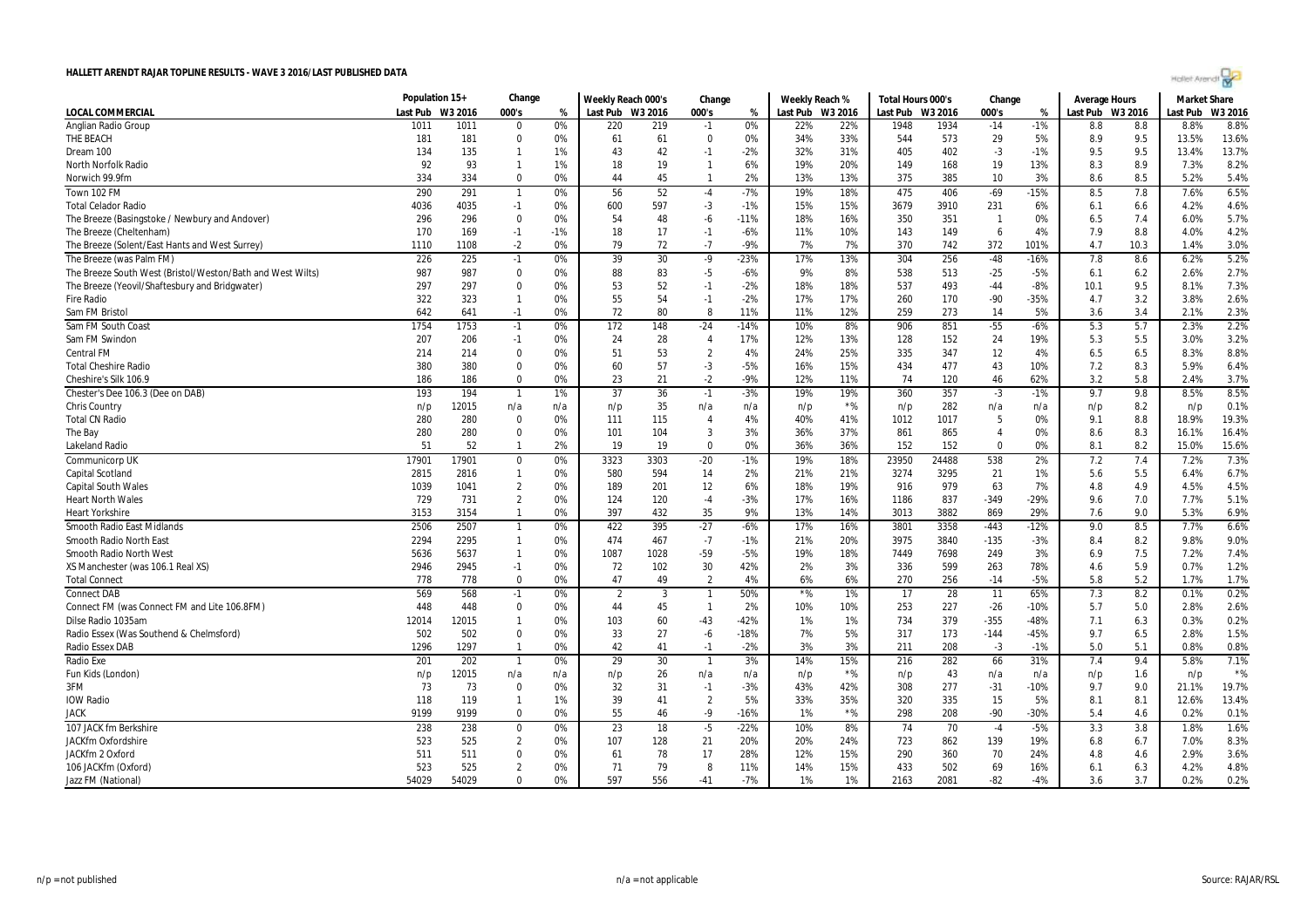| <b>SER</b><br>cн |  |  |
|------------------|--|--|
|                  |  |  |

|                                            | Population 15+ |            | Change       |          | Weekly Reach 000's |          | Change                   |                 | Weekly Reach % |          | Total Hours 000's |      | Change         |                  | Average Hours    |            | <b>Market Share</b> |         |
|--------------------------------------------|----------------|------------|--------------|----------|--------------------|----------|--------------------------|-----------------|----------------|----------|-------------------|------|----------------|------------------|------------------|------------|---------------------|---------|
| <b>LOCAL COMMERCIAL</b>                    | Last Pub       | W3 2016    | 000's        | %        | Last Pub W3 2016   |          | 000's                    | %               | Last Pub       | W3 2016  | Last Pub W3 2016  |      | 000's          | %                | Last Pub W3 2016 |            | ast Pub             | W3 2016 |
| Kingdom FM                                 | 290            | 291        | $\mathbf{1}$ | 0%       | 54                 | 50       | $-4$                     | $-7%$           | 19%            | 17%      | 453               | 397  | $-56$          | $-12%$           | 8.4              | 7.9        | 10.1%               | 8.5%    |
| kmfm Group                                 | 1257           | 1256       | $-1$         | 0%       | 181                | 160      | $-21$                    | $-12%$          | 14%            | 13%      | 1125              | 784  | $-341$         | $-30%$           | 6.2              | 4.9        | 4.0%                | 2.8%    |
| kmfm East                                  | 574            | 574        | $\mathbf{0}$ | 0%       | 94                 | 87       | $-7$                     | $-7%$           | 16%            | 15%      | 699               | 459  | $-240$         | $-34%$           | 7.4              | 5.3        | 5.3%                | 3.7%    |
| kmfm West                                  | 683            | 683        | 0            | 0%       | 87                 | 73       | $-14$                    | $-16%$          | 13%            | 11%      | 426               | 326  | $-100$         | $-23%$           | 4.9              | 4.5        | 2.9%                | 2.1%    |
| Lincs FM Group                             | 2434           | 2434       | $\Omega$     | 0%       | 569                | 567      | $-2$                     | 0%              | 23%            | 23%      | 5740              | 5400 | $-340$         | $-6%$            | 10.1             | 9.5        | 11.4%               | 10.8%   |
| Dearne FM                                  | 239            | 239        | $\pmb{0}$    | 0%       | 51                 | 49       | $-2$                     | $-4%$           | 21%            | 20%      | 410               | 389  | $-21$          | $-5%$            | 8.0              | 7.9        | 8.8%                | 8.2%    |
| <b>KCFM</b>                                | 440            | 440        | $\mathbf{0}$ | 0%       | 84                 | 79       | $-5$                     | $-6%$           | 19%            | 18%      | 677               | 580  | $-97$          | $-14%$           | 8.1              | 7.4        | 7.3%                | 6.3%    |
| <b>Lincs FM 102.2</b>                      | 934            | 934        | $\mathbf{0}$ | 0%       | 314                | 314      | $\Omega$                 | 0%              | 34%            | 34%      | 3663              | 3574 | $-89$          | $-2%$            | 11.7             | 11.4       | 18.1%               | 17.2%   |
| <b>Ridings FM</b>                          | 302            | 302        | 0            | 0%       | 33                 | 32       | $-1$                     | $-3%$           | 11%            | 11%      | 303               | 229  | $-74$          | $-24%$           | 9.3              | 7.2        | 5.7%                | 4.0%    |
| <b>Rother FM</b>                           | 210            | 210        | $\Omega$     | 0%       | 26                 | 27       | $\overline{\phantom{a}}$ | 4%              | 12%            | 13%      | 149               | 111  | $-38$          | -26%             | 5.8              | 4.2        | 3.5%                | 2.7%    |
| <b>Trax FM</b>                             | 376            | 376        | $\bf{0}$     | 0%       | 68                 | 68       | $\mathbf 0$              | 0%              | 18%            | 18%      | 450               | 427  | $-23$          | $-5%$            | 6.6              | 6.3        | 6.0%                | 6.0%    |
| Lyca Radio 1458am                          | 12014          | 12015      | $\mathbf{1}$ | 0%       | 173                | 139      | $-34$                    | $-20%$          | 1%             | 1%       | 960               | 920  | $-40$          | $-4%$            | 5.5              | 6.6        | 0.4%                | 0.4%    |
| Radio Mansfield 103.2                      | 160            | 160        | $\Omega$     | 0%       | 28                 | 27       | $-1$                     | $-4%$           | 17%            | 17%      | 227               | 176  | $-51$          | $-22%$           | 8.2              | 6.5        | 6.2%                | 5.0%    |
| Manx Radio                                 | 73             | 73         | $\mathbf{0}$ | 0%       | 36                 | 35       | $-1$                     | $-3%$           | 48%            | 48%      | 349               | 347  | $-2$           | $-1%$            | 9.8              | 9.8        | 23.9%               | 24.6%   |
| Mi-Soul                                    | 12015          | 12015      | $\Omega$     | 0%       | 29                 | 31       | $\overline{2}$           | 7%              | ${}^{\star}\%$ | $*$ %    | 409               | 505  | 96             | 23%              | 13.9             | 16.3       | 0.2%                | 0.2%    |
| More Radio (surveyed as Arrow FM)          | 121            | 121        | $\bf{0}$     | 0%       | 15                 | 12       | $-3$                     | $-20%$          | 13%            | 10%      | 90                | 74   | $-16$          | $-18%$           | 5.9              | 6.0        | 3.2%                | 2.7%    |
| More Radio (surveyed as Sovereign FM)      | 158            | 158        | $\mathbf{0}$ | 0%       | 21                 | 20       | $-1$                     | $-5%$           | 14%            | 13%      | 134               | 110  | $-24$          | $-18%$           | 6.2              | 5.5        | 3.4%                | 2.9%    |
| Nation Broadcasting (South and West Wales) | 1739           | 1740       | $\mathbf{1}$ | 0%       | 238                | 275      | 37                       | 16%             | 14%            | 16%      | 1491              | 2119 | 628            | 42%              | 6.3              | 7.7        | 4.3%                | 5.9%    |
| 106.3 Bridge FM                            | 129            | 129        | $\mathbf{0}$ | 0%       | 36                 | 34       | $-2$                     | $-6%$           | 28%            | 26%      | 273               | 274  | $\overline{1}$ | 0%               | 7.6              | 8.1        | 10.4%               | 10.2%   |
| Radio Carmarthenshire and Scarlet FM       | 131            | 132        | $\mathbf{1}$ | 1%       | 32                 | 28       | $-4$                     | $-13%$          | 24%            | 21%      | 270               | 269  | $-1$           | 0%               | 8.6              | 9.6        | 10.0%               | 9.6%    |
| Radio Ceredigion                           | 80             | 79         | $-1$         | $-1%$    | 16                 | 17       | $\overline{1}$           | 6%              | 20%            | 21%      | 69                | 76   | $\overline{7}$ | 10%              | 4.2              | 4.6        | 3.9%                | 4.2%    |
| Dragon Radio (surveyed as Nation Gold)     | 1519           | 1519       | $\Omega$     | 0%       | $\overline{4}$     | 11       | $\overline{7}$           | 175%            | ${}^{\star}\%$ | 1%       | 8                 | 81   | 73             | 913%             | 1.9              | 7.4        | $*$ %               | 0.3%    |
| <b>Nation Radio</b>                        | 1519           | 1519       | 0            | 0%       | 113                | 135      | 22                       | 19%             | 7%             | 9%       | 515               | 787  | 272            | 53%              | 4.5              | 5.8        | 1.7%                | 2.5%    |
| 102.5 Radio Pembrokeshire                  | 101            | 101        | 0            | 0%       | 37                 | 40       | $\overline{3}$           | 8%              | 36%            | 39%      | 302               | 309  | $\overline{7}$ | 2%               | 8.3              | 7.8        | 12.6%               | 12.3%   |
| Swansea Bay Radio (was Nation Hits!)       | 474            | 474        | $\Omega$     | 0%       | 27                 | 21       | $-6$                     | $-22%$          | 6%             | 4%       | 149               | 105  | $-44$          | $-30%$           | 5.5              | 5.0        | 1.5%                | 1.1%    |
| Original 106 (Aberdeen)                    | 349            | 348        | $-1$         | 0%       | 79                 | 66       | $-13$                    | $-16%$          | 23%            | 19%      | 748               | 554  | $-194$         | $-26%$           | 9.5              | 8.3        | 12.4%               | 9.3%    |
| Panjab Radio                               | 12015          | 12015      | $\bf{0}$     | 0%       | 77                 | 92       | 15                       | 19%             | 1%             | 1%       | 383               | 702  | 319            | 83%              | 5.0              | 7.6        | 0.2%                | 0.3%    |
| Radio Plymouth                             | 261            | 260        | $-1$         | 0%       | 36                 | 39       | 3                        | 8%              | 14%            | 15%      | 268               | 306  | 38             | 14%              | 7.6              | 7.9        | 4.3%                | 5.1%    |
| Premier Christian Radio                    | 12014          | 12015      | $\mathbf{1}$ | 0%       | 131                | 174      | 43                       | 33%             | 1%             | 1%       | 1335              | 875  | $-460$         | $-34%$           | 10.2             | 5.0        | 0.6%                | 0.4%    |
| Total Q Radio                              | 1186           | 1187       | $\mathbf{1}$ | 0%       | 243                | 249      | 6                        | 2%              | 20%            | 21%      | 2139              | 2286 | 147            | 7%               | 8.8              | 9.2        | 9.3%                | 9.7%    |
| Q Radio                                    | 618            | 618        | 0            | 0%       | 122                | 125      | 3                        | 2%              | 20%            | 20%      | 1039              | 1229 | 190            | 18%              | 8.5              | 9.9        | 8.6%                | 9.7%    |
| Q Radio (was Citybeat)                     | 569            | 569        | $\mathbf{0}$ | 0%       | 121                | 125      | $\overline{4}$           | 3%              | 21%            | 22%      | 1101              | 1056 | $-45$          | $-4%$            | 9.1              | 8.5        | 10.1%               | 9.8%    |
| <b>Total Quidem</b>                        | 1030           | 1030       | $\mathbf{0}$ | 0%       | 131                | 120      | $-11$                    | $-8%$           | 13%            | 12%      | 923               | 794  | $-129$         | $-14%$           | 7.0              | 6.6        | 5.3%                | 4.6%    |
|                                            | 84             | 85         | $\mathbf{1}$ | 1%       | 14                 | 14       | 0                        | 0%              | 16%            | 17%      | 102               | 88   | $-14$          | $-14%$           | 7.4              |            | 6.3%                | 5.1%    |
| 107.6 Banbury Sound<br>Rugby FM            | 80             | 80         | $\Omega$     | 0%       | 21                 | 20       | $-1$                     | $-5%$           | 26%            | 25%      | 128               | 117  | $-11$          | $-9%$            | 6.2              | 6.1<br>5.9 | 8.5%                | 7.8%    |
|                                            |                | 313        |              |          |                    | 17       |                          |                 |                |          |                   |      |                |                  |                  |            |                     | 1.6%    |
| 96.2FM Touchradio - Coventry               | 314            |            | $-1$<br>0    | 0%       | 20                 |          | $-3$                     | $-15%$          | 6%             | 5%<br>9% | 74<br>258         | 60   | $-14$          | $-19%$           | 3.7              | 3.6        | 1.9%                | 4.5%    |
| <b>Touch FM Staffs</b>                     | 258            | 258<br>294 | $-1$         | 0%<br>0% | 28<br>49           | 24<br>45 | $-4$<br>$-4$             | $-14%$<br>$-8%$ | 11%            |          |                   | 226  | $-32$          | $-12%$<br>$-16%$ | 9.2              | 9.3        | 5.0%<br>6.8%        | 5.7%    |
| 102FM Touchradio - Warks, Worcs, Cotswolds | 295            |            | $\mathbf{0}$ | 0%       |                    |          | $\overline{3}$           |                 | 17%            | 15%      | 361<br>125        | 303  | $-58$          |                  | 7.4<br>6.4       | 6.7        |                     | 2.6%    |
| 96.2 The Revolution                        | 482            | 482        | $\mathbf{1}$ | 0%       | 19                 | 22<br>23 | $\Omega$                 | 16%<br>0%       | 4%<br>5%       | 5%<br>5% | 261               | 202  | 77             | 62%              | 11.4             | 9.2<br>8.3 | 1.6%<br>4.6%        |         |
| Time FM 107.5                              | 459            | 460        |              |          | 23                 |          |                          |                 |                |          |                   | 188  | $-73$          | $-28%$           |                  |            |                     | 2.9%    |
| <b>Tindle Radio Group</b>                  | 140            | 140        | $\mathbf{0}$ | 0%       | 90                 | 91       |                          | 1%              | 65%            | 65%      | 1171              | 1145 | $-26$          | $-2%$            | 13.0             | 12.5       | 41.8%               | 41.9%   |
| Channel 103 FM                             | 87             | 87         | 0            | 0%       | 54                 | 56       | $\overline{2}$           | 4%              | 62%            | 65%      | 609               | 597  | $-12$          | $-2%$            | 11.2             | 10.6       | 35.8%               | 36.9%   |
| Island FM 104.7                            | 52             | 53         | $\mathbf{1}$ | 2%       | 36                 | 35       | $-1$                     | $-3%$           | 69%            | 66%      | 562               | 547  | $-15$          | $-3%$            | 15.6             | 15.6       | 51.1%               | 49.2%   |
| UCB 1 (was UCB UK)                         | 54029          | 54029      | $\mathbf 0$  | 0%       | 202                | 191      | $-11$                    | $-5%$           | $*$ %          | $*$ %    | 999               | 1280 | 281            | 28%              | 5.0              | 6.7        | 0.1%                | 0.1%    |
| <b>Total UKRD</b>                          | 3623           | 3624       | $\mathbf{1}$ | 0%       | 923                | 923      | $\mathbf 0$              | 0%              | 25%            | 25%      | 6837              | 7067 | 230            | 3%               | 7.4              | 7.7        | 9.3%                | 9.7%    |
| 2BR (was The Bee)                          | 451            | 451        | $\bf{0}$     | 0%       | 36                 | 33       | $-3$                     | $-8%$           | 8%             | 7%       | 260               | 205  | $-55$          | $-21%$           | 7.2              | 6.3        | 3.3%                | 2.7%    |
| 2BR                                        | 179            | 179        | $\mathbf 0$  | 0%       | 54                 | 53       | $-1$                     | $-2%$           | 30%            | 30%      | 327               | 356  | 29             | 9%               | 6.1              | 6.7        | 11.1%               | 12.0%   |
| Eagle Radio                                | 547            | 546        | $-1$         | 0%       | 141                | 136      | -5                       | $-4%$           | 26%            | 25%      | 1060              | 958  | $-102$         | $-10%$           | 7.5              | 7.0        | 9.8%                | 9.3%    |
| KL.FM 96.7                                 | 185            | 186        | $\mathbf{1}$ | 1%       | 60                 | 62       | $\overline{2}$           | 3%              | 32%            | 33%      | 640               | 703  | 63             | 10%              | 10.7             | 11.3       | 14.6%               | 15.5%   |
| <b>Minster FM</b>                          | 312            | 311        | $-1$         | 0%       | 76                 | 72       | -4                       | $-5%$           | 24%            | 23%      | 359               | 481  | 122            | 34%              | 4.8              | 6.7        | 6.2%                | 8.1%    |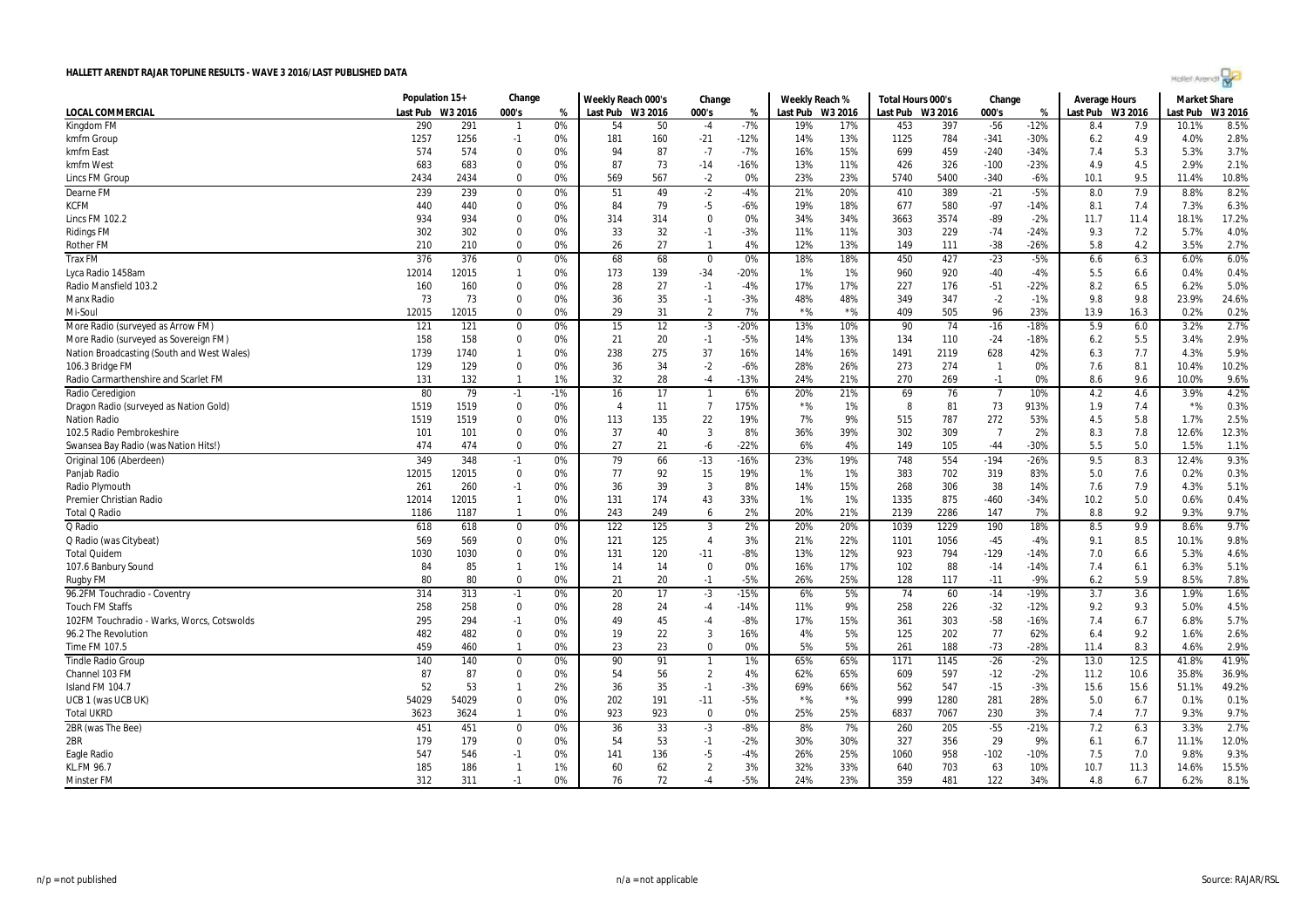

|                          | Population 15+   |       | Change |       | Weekly Reach 000's |     | Change |        | Weekly Reach % |                  | Total Hours 000's |         | Change     |        | Average Hours    |      | <b>Market Share</b> |       |
|--------------------------|------------------|-------|--------|-------|--------------------|-----|--------|--------|----------------|------------------|-------------------|---------|------------|--------|------------------|------|---------------------|-------|
| LOCAL COMMERCIAL         | Last Pub W3 2016 |       | 000's  |       | Last Pub W3 2016   |     | 000's  |        |                | Last Pub W3 2016 | Last Pub          | W3 2016 | 000's      |        | Last Pub W3 2016 |      | Last Pub W3 2016    |       |
| Mix 96                   | 130              | 130   |        | U%    |                    | 42  |        | 2%     | 32%            | 32%              | 296               | 307     |            | 4%     |                  |      | 11.5%               | 12.2% |
| Pirate FM                | 490              | 491   |        | 0%    | 161                | 155 | -6     | $-4%$  | 33%            | 32%              | 1271              | 1196    | -75        | -6%    | 7.9              |      | 11.1%               | 10.4% |
| Spire FM                 | 120              | 121   |        | 1%    | 42                 | 53  | 11     | 26%    | 35%            | 44%              | 366               | 429     | 63         | 17%    | 8.8              | 8.1  | 15.2%               | 16.8% |
| Spirit FM                | 220              | 220   |        | U%    | 53                 |     |        | 8%     | 24%            | 26%              | 357               | 435     | 78         | 22%    | 6.7              |      | 7.9%                | 9.9%  |
| Star North East          | 387              | 388   |        |       | 40                 |     |        | 18%    | 10%            | 12%              | 284               | 322     | 38         | 13%    | 7.0              | 6.9  | 3.9%                | 4.4%  |
| 97.2 Stray FM            | 141              | 141   |        | 0%    | 46                 | 47  |        | 2%     | 33%            | 34%              | 260               | 260     | $^{\circ}$ | 0%     | 5.6              | 5.5  | 8.8%                | 8.9%  |
| Sun FM                   | 270              | 270   |        | 0%    | 71                 | 70  |        | $-1%$  | 26%            | 26%              | 464               | 523     | 59         | 13%    | 6.6              | 7.5  | 8.9%                | 10.0% |
| <b>Wessex FM</b>         | 124              | 123   |        | $-1%$ | 53                 | 54  |        | 2%     | 43%            | 44%              | 491               | 452     | $-39$      | -8%    | 9.3              | 8.4  | 15.7%               | 14.5% |
| Yorkshire Coast Radio    | 113              | 113   |        |       | 50                 | 50  |        | 0%     | 44%            | 45%              | 507               | 516     |            | 2%     | 10.2             | 10.2 | 20.6%               | 21.3% |
| Wave 102                 | 145              | 144   | - 11   | $-1%$ | 20                 | 20  |        | 0%     | 14%            | 14%              | 122               | 118     | -4         | $-3%$  | 6.0              | 6.0  | 5.9%                | 5.7%  |
| The Wireless from Age UK | 12015            | 12015 |        | 0%    | 23                 |     | $-17$  | $-74%$ | *%             | $*0/$            | 173               |         | $-166$     | $-96%$ | 7.7              | 1.2  | 0.1%                | $*$ % |
| Radio Yorkshire          | 2606             | 2606  |        |       | 39                 | 42  |        | 8%     |                | 2%               | 161               | 170     |            | 6%     |                  | 4.1  | 0.3%                | 0.4%  |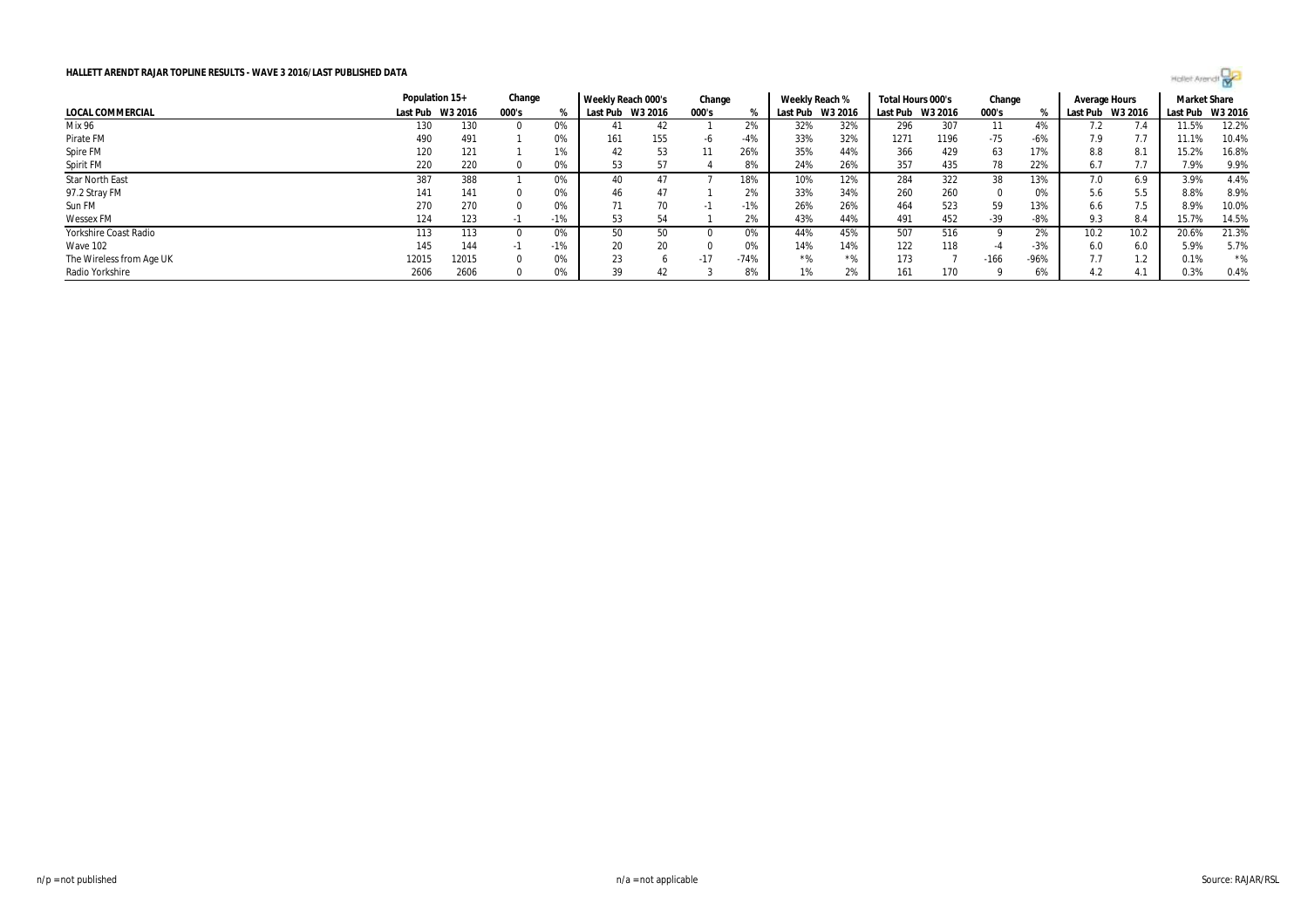|  | -11 |  |
|--|-----|--|
|  |     |  |

|                                        | Population 15+ |         | Change         |      | Weekly Reach 000's |      | Change         |        | Weekly Reach % |         | Total Hours 000's |         | Change  |        | <b>Average Hours</b> |      | <b>Market Share</b> |         |
|----------------------------------------|----------------|---------|----------------|------|--------------------|------|----------------|--------|----------------|---------|-------------------|---------|---------|--------|----------------------|------|---------------------|---------|
| <b>LOCAL COMMERCIAL</b>                | Last Pub       | W3 2016 | 000's          | $\%$ | Last Pub W3 2016   |      | 000's          | %      | Last Pub       | W3 2016 | Last Pub          | W3 2016 | 000's   | %      | Last Pub W3 2016     |      | Last Pub            | W3 2016 |
| <b>BBC Local Radio in England</b>      | 43723          | 43723   | $\mathbf 0$    | 0%   | 6292               | 6345 | 53             | 1%     | 14%            | 15%     | 56068             | 54327   | $-1741$ | $-3%$  | 8.9                  | 8.6  | 6.6%                | 6.5%    |
| <b>BBC Radio Berkshire</b>             | 828            | 828     | $\Omega$       | 0%   | 122                | 113  | -9             | $-7%$  | 15%            | 14%     | 745               | 959     | 214     | 29%    | 6.1                  | 8.5  | 4.8%                | 5.9%    |
| <b>BBC Radio Bristol</b>               | 905            | 905     | 0              | 0%   | 138                | 125  | $-13$          | $-9%$  | 15%            | 14%     | 1130              | 988     | $-142$  | $-13%$ | 8.2                  | 7.9  | 6.2%                | 5.9%    |
| <b>BBC Radio Cambridgeshire</b>        | 753            | 754     |                | 0%   | 128                | 118  | $-10$          | $-8%$  | 17%            | 16%     | 1061              | 939     | $-122$  | $-11%$ | 8.3                  | 7.9  | 6.9%                | 5.8%    |
| <b>BBC Radio Cornwall</b>              | 466            | 465     | $-1$           | 0%   | 136                | 133  | $-3$           | $-2%$  | 29%            | 29%     | 1627              | 1604    | $-23$   | $-1%$  | 12.0                 | 12.1 | 16.0%               | 15.0%   |
| <b>BBC Coventry and Warwickshire</b>   | 706            | 706     | 0              | 0%   | 84                 | 77   | $-7$           | $-8%$  | 12%            | 11%     | 459               | 457     | $-2$    | 0%     | 5.4                  | 5.9  | 4.6%                | 4.5%    |
| <b>BBC Radio Cumbria</b>               | 406            | 406     | $\Omega$       | 0%   | 123                | 114  | -9             | $-7%$  | 30%            | 28%     | 930               | 1057    | 127     | 14%    | 7.6                  | 9.3  | 11.2%               | 12.5%   |
| <b>BBC Radio Derby</b>                 | 658            | 658     | 0              | 0%   | 146                | 134  | $-12$          | $-8%$  | 22%            | 20%     | 1415              | 1394    | $-21$   | $-1%$  | 9.7                  | 10.4 | 10.5%               | 10.7%   |
| <b>BBC Radio Devon</b>                 | 985            | 985     | 0              | 0%   | 200                | 189  | $-11$          | $-6%$  | 20%            | 19%     | 2134              | 2035    | $-99$   | $-5%$  | 10.7                 | 10.8 | 9.9%                | 9.5%    |
| <b>BBC Essex</b>                       | 1314           | 1314    | $\Omega$       | 0%   | 212                | 193  | $-19$          | $-9%$  | 16%            | 15%     | 2682              | 2149    | $-533$  | $-20%$ | 12.7                 | 11.2 | 9.1%                | 7.6%    |
| <b>BBC Radio Gloucestershire</b>       | 508            | 508     | 0              | 0%   | 94                 | 86   | -8             | $-9%$  | 19%            | 17%     | 996               | 735     | $-261$  | $-26%$ | 10.6                 | 8.6  | 8.9%                | 6.6%    |
| <b>BBC Hereford &amp; Worcester</b>    | 509            | 509     | 0              | 0%   | 121                | 113  | -8             | $-7%$  | 24%            | 22%     | 1088              | 1124    | 36      | 3%     | 9.0                  | 10.0 | 9.6%                | 9.8%    |
| <b>BBC Radio Humberside</b>            | 765            | 765     | $\Omega$       | 0%   | 169                | 161  | -8             | $-5%$  | 22%            | 21%     | 1641              | 1668    | 27      | 2%     | 9.7                  | 10.4 | 10.0%               | 10.4%   |
| <b>BBC Radio Kent</b>                  | 1491           | 1491    | $\mathbf 0$    | 0%   | 207                | 231  | 24             | 12%    | 14%            | 15%     | 2048              | 1795    | $-253$  | $-12%$ | 9.9                  | 7.8  | 6.2%                | 5.4%    |
| <b>BBC Radio Lancashire</b>            | 1189           | 1188    | $-1$           | 0%   | 199                | 211  | 12             | 6%     | 17%            | 18%     | 1464              | 1897    | 433     | 30%    | 7.4                  | 9.0  | 6.7%                | 9.0%    |
| <b>BBC Radio Leeds</b>                 | 1644           | 1645    | $\overline{1}$ | 0%   | 206                | 194  | $-12$          | $-6%$  | 13%            | 12%     | 1368              | 1301    | $-67$   | $-5%$  | 6.6                  | 6.7  | 4.7%                | 4.4%    |
| <b>BBC Radio Leiceste</b>              | 849            | 849     | 0              | 0%   | 132                | 133  | $\mathbf{1}$   | 1%     | 16%            | 16%     | 1105              | 730     | $-375$  | $-34%$ | 8.4                  | 5.5  | 7.2%                | 4.7%    |
| <b>BBC Radio Lincolnshire</b>          | 557            | 557     | $\Omega$       | 0%   | 102                | 96   | $-6$           | $-6%$  | 18%            | 17%     | 1398              | 1412    | 14      | 1%     | 13.7                 | 14.7 | 11.7%               | 11.1%   |
| BBC Radio London (was BBC London 94.9) | 12014          | 12015   |                | 0%   | 510                | 424  | $-86$          | $-17%$ | 4%             | 4%      | 3690              | 2210    | $-1480$ | $-40%$ | 7.2                  | 5.2  | 1.7%                | 1.1%    |
| <b>BBC Radio Manchester</b>            | 2231           | 2230    | $-1$           | 0%   | 220                | 248  | 28             | 13%    | 10%            | 11%     | 1690              | 2180    | 490     | 29%    | 7.7                  | 8.8  | 4.6%                | 5.7%    |
| <b>BBC Radio Merseyside</b>            | 1677           | 1677    | 0              | 0%   | 273                | 267  | -6             | $-2%$  | 16%            | 16%     | 3135              | 3250    | 115     | 4%     | 11.5                 | 12.2 | 9.3%                | 9.6%    |
| <b>BBC Radio Newcastle</b>             | 1448           | 1448    | 0              | 0%   | 300                | 276  | $-24$          | $-8%$  | 21%            | 19%     | 1839              | 1867    | 28      | 2%     | 6.1                  | 6.8  | 7.5%                | 7.0%    |
| <b>BBC Radio Norfolk</b>               | 784            | 785     | $\mathbf{1}$   | 0%   | 184                | 158  | $-26$          | -14%   | 24%            | 20%     | 1636              | 1683    | 47      | 3%     | 8.9                  | 10.7 | 9.5%                | 9.5%    |
| <b>BBC Radio Northampton</b>           | 495            | 496     | $\overline{1}$ | 0%   | 78                 | 78   | $\pmb{0}$      | 0%     | 16%            | 16%     | 849               | 852     | 3       | 0%     | 10.9                 | 10.9 | 8.4%                | 8.4%    |
| <b>BBC Radio Nottingham</b>            | 810            | 809     | $-1$           | 0%   | 163                | 159  | $-4$           | $-2%$  | 20%            | 20%     | 1690              | 1797    | 107     | 6%     | 10.4                 | 11.3 | 10.2%               | 10.2%   |
| <b>BBC Radio Oxford</b>                | 537            | 538     | $\overline{1}$ | 0%   | 85                 | 75   | $-10$          | $-12%$ | 16%            | 14%     | 600               | 538     | $-62$   | $-10%$ | 7.1                  | 7.2  | 5.7%                | 5.1%    |
| <b>BBC Radio Sheffield</b>             | 1305           | 1305    | $\Omega$       | 0%   | 234                | 211  | $-23$          | -10%   | 18%            | 16%     | 1852              | 1202    | $-650$  | $-35%$ | 7.9                  | 5.7  | 7.8%                | 5.3%    |
| <b>BBC Radio Shropshire</b>            | 400            | 400     | $\Omega$       | 0%   | 96                 | 118  | 22             | 23%    | 24%            | 29%     | 839               | 1133    | 294     | 35%    | 8.8                  | 9.6  | 10.6%               | 13.4%   |
| <b>Total BBC Radio Solent</b>          | 1794           | 1794    | $\mathbf 0$    | 0%   | 283                | 272  | $-11$          | $-4%$  | 16%            | 15%     | 3138              | 3012    | $-126$  | $-4%$  | 11.1                 | 11.1 | 8.0%                | 7.8%    |
| <b>BBC</b> Somerset                    | 453            | 453     | $\Omega$       | 0%   | 59                 | 64   | 5              | 8%     | 13%            | 14%     | 564               | 650     | 86      | 15%    | 9.5                  | 10.2 | 5.3%                | 6.3%    |
| <b>BBC Radio Stoke</b>                 | 617            | 617     | 0              | 0%   | 109                | 108  | $-1$           | $-1%$  | 18%            | 18%     | 972               | 874     | $-98$   | $-10%$ | 8.9                  | 8.1  | 7.1%                | 6.5%    |
| <b>BBC Radio Suffolk</b>               | 543            | 543     | $\Omega$       | 0%   | 102                | 106  | 4              | 4%     | 19%            | 19%     | 810               | 972     | 162     | 20%    | 8.0                  | 9.2  | 6.8%                | 8.5%    |
| <b>BBC Sussex and BBC Surrey</b>       | 2594           | 2594    | 0              | 0%   | 246                | 246  | $\mathbf 0$    | 0%     | 9%             | 9%      | 1511              | 1623    | 112     | 7%     | 6.1                  | 6.6  | 2.8%                | 3.1%    |
| <b>BBC Radio Tees</b>                  | 793            | 794     | $\overline{1}$ | 0%   | 145                | 147  | $\overline{2}$ | 1%     | 18%            | 19%     | 1026              | 842     | $-184$  | $-18%$ | 7.1                  | 5.7  | 6.8%                | 5.5%    |
| <b>BBC Three Counties Radio</b>        | 1372           | 1372    | 0              | 0%   | 156                | 173  | 17             | 11%    | 11%            | 13%     | 1225              | 1165    | $-60$   | $-5%$  | 7.9                  | 6.7  | 4.8%                | 4.4%    |
| BBC WM (Birmingham & Black Country)    | 2384           | 2385    | $\overline{1}$ | 0%   | 221                | 220  | $-1$           | 0%     | 9%             | 9%      | 1468              | 1819    | 351     | 24%    | 6.6                  | 8.3  | 3.7%                | 4.1%    |
| <b>BBC Radio Wiltshire/Swindon</b>     | 581            | 581     | $\Omega$       | 0%   | 74                 | 64   | $-10$          | $-14%$ | 13%            | 11%     | 527               | 506     | $-21$   | $-4%$  | 7.2                  | 7.9  | 4.2%                | 3.9%    |
| <b>BBC Radio York</b>                  | 535            | 535     | $\Omega$       | 0%   | 89                 | 75   | $-14$          | -16%   | 17%            | 14%     | 764               | 547     | $-217$  | $-28%$ | 8.6                  | 7.3  | 7.5%                | 5.0%    |
| <b>BBC Radio Guernsey</b>              | 52             | 53      |                | 2%   | 21                 | 19   | $-2$           | -10%   | 39%            | 35%     | 213               | 198     | $-15$   | $-7%$  | 10.3                 | 10.6 | 19.4%               | 17.8%   |
| <b>BBC Radio Jersey</b>                | 87             | 87      | $\Omega$       | 0%   | 33                 | 33   | $\Omega$       | 0%     | 37%            | 38%     | 307               | 288     | $-19$   | $-6%$  | 9.4                  | 8.7  | 18.0%               | 17.8%   |